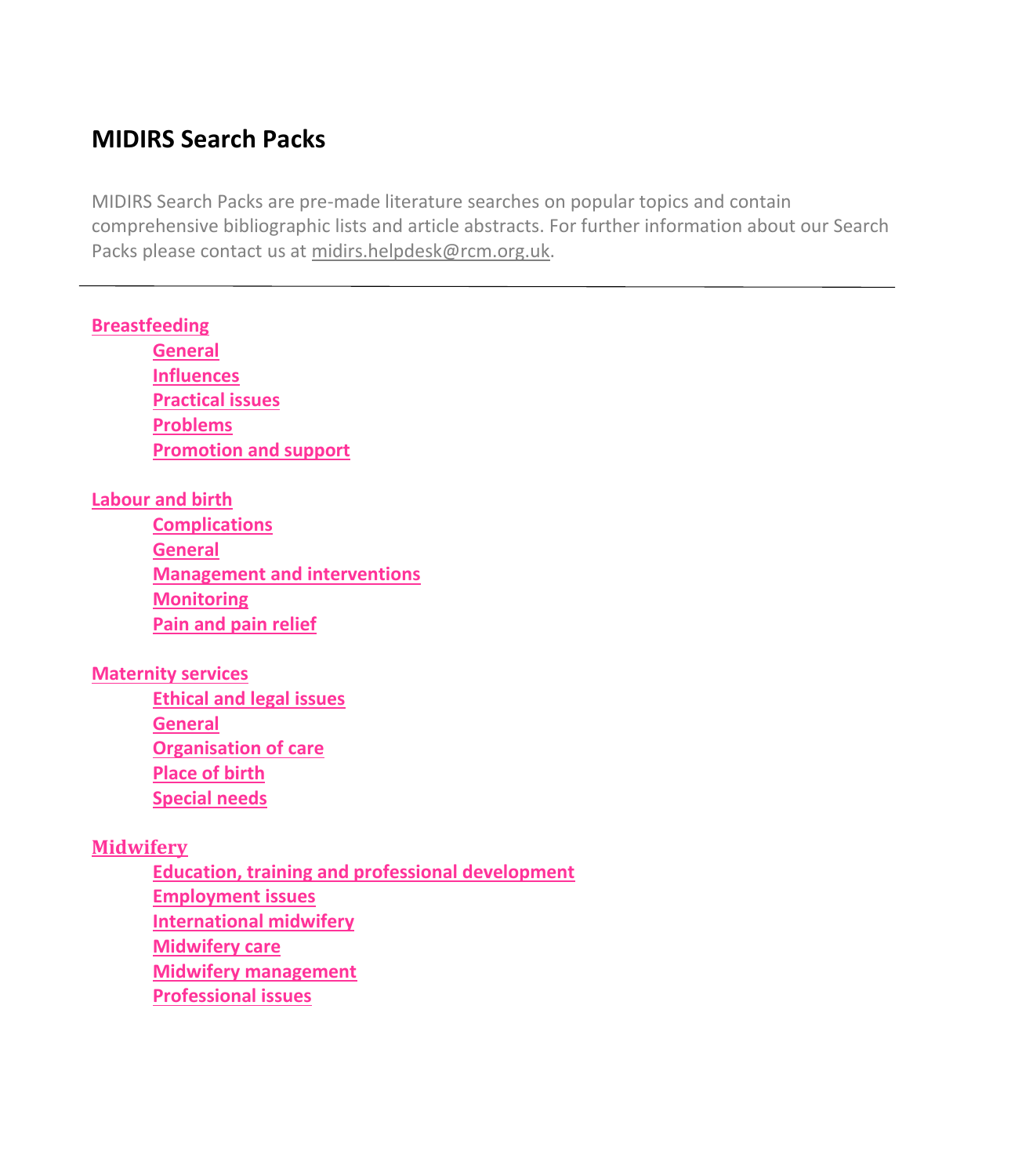#### **[Neonatal care](#page-12-2)**

**[Adverse outcome](#page-13-0) [Complications](#page-13-1) [General](#page-14-0) [Neonatal care](#page-14-1) [Neonatal intensive care](#page-15-0) [Screening](#page-15-1)**

#### **[Postnatal care](#page-16-0)**

**[Adverse outcome](#page-17-0) [Complications](#page-17-1) [General](#page-17-2) [Maternal care](#page-17-3) [Psychological aspects](#page-18-0)**

### **[Pregnancy](#page-18-1)**

**[Adverse outcome](#page-19-0) [Antenatal care](#page-19-1) [Antenatal health](#page-19-2) [Complementary therapies](#page-20-0) [Complications](#page-20-1) [General](#page-22-0) [Health education](#page-22-1) [Infections](#page-23-0) [Screening](#page-23-1) [Social and psychological aspects](#page-24-0) [Women with medical conditions](#page-25-0)**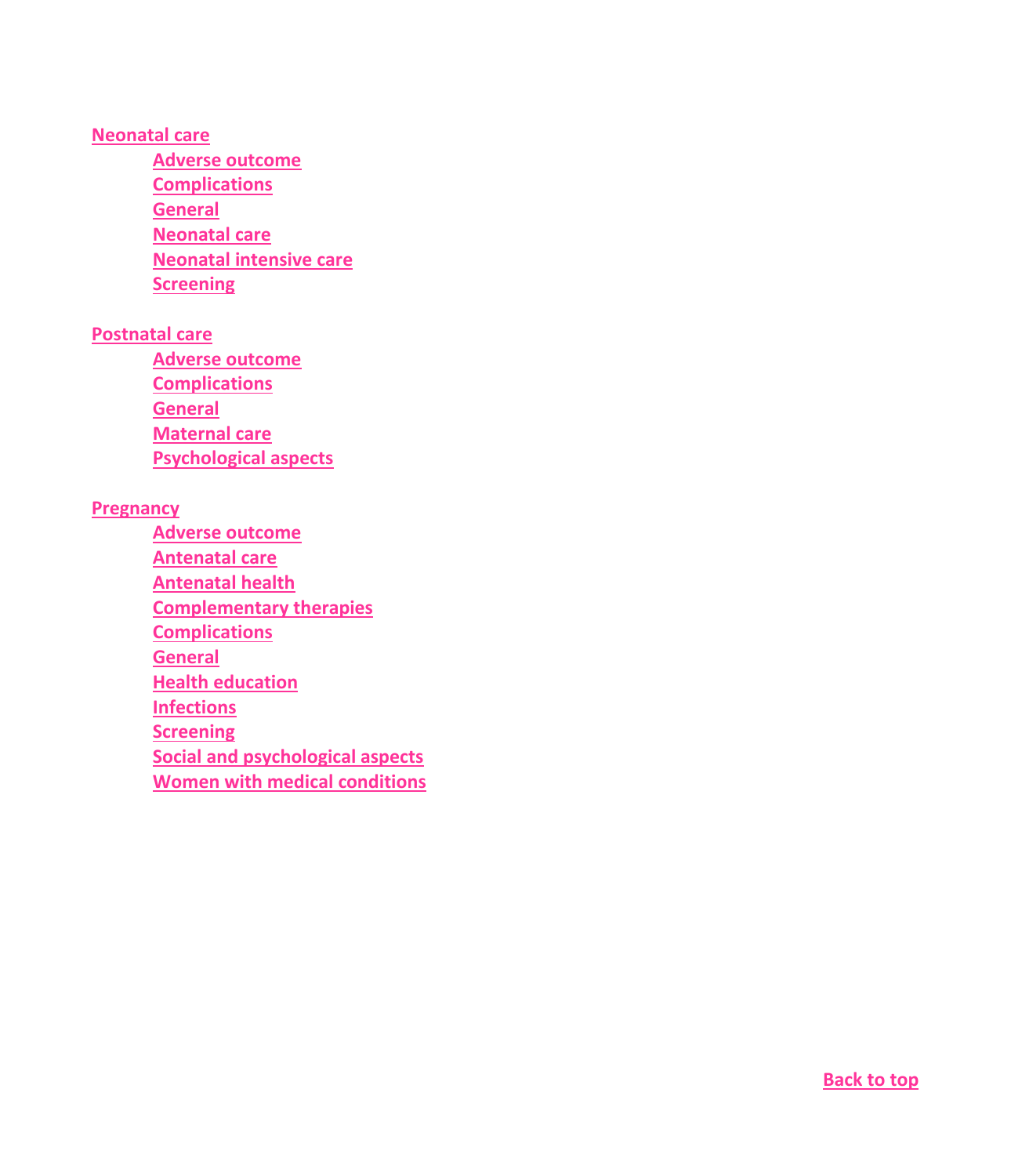## <span id="page-2-0"></span>**Breastfeeding**

### <span id="page-2-1"></span>**General**

| <b>PN120</b> | Breastfeeding: weight gain in infants                            |
|--------------|------------------------------------------------------------------|
| <b>PN123</b> | Economic advantages of breastfeeding                             |
| <b>PN124</b> | <b>Exclusive breastfeeding</b>                                   |
| <b>PN126</b> | Breastfeeding: rates and trends                                  |
| <b>PN132</b> | Weaning: introduction to solid food                              |
| <b>PN158</b> | Physiology of breastfeeding and lactation                        |
| <b>PN187</b> | Feeding the premature infant                                     |
| <b>PN55</b>  | The advantages of breastfeeding for the baby                     |
| <b>PN61</b>  | Contraceptive effects of breastfeeding (lactational amenorrhoea) |
| <b>PN62</b>  | Longterm breastfeeding                                           |
| <b>PN65</b>  | Complementary, supplementary feeds                               |
| <b>PN85</b>  | Diet and nutrition whilst breastfeeding                          |
| <b>PN93</b>  | Teenagers breastfeeding: attitudes, complications, promotion     |
| <b>PN97</b>  | Breastfeeding: the advantages for the mother                     |

## <span id="page-2-2"></span>**Influences**

| <b>PN113</b> | Breastfeeding in public places                               |
|--------------|--------------------------------------------------------------|
| <b>PN143</b> | Breastfeeding and socioeconomic status                       |
| PN4          | The decision to breastfeed                                   |
| <b>PN49</b>  | Partners and breastfeeding                                   |
| <b>PN53</b>  | Marketing infant formula                                     |
| <b>PN63</b>  | Breastfeeding: professional attitudes, beliefs and knowledge |

#### <span id="page-2-3"></span>**Practical Issues**

- PN31 Breastfeeding and working mothers
- PN50 Expressing breast milk
- PN56 Milk banks and milk banking
- PN58 Cup and spoon feeding
- PN64 Positioning the baby for breastfeeding
- PN92 Breastfeeding twins, triplets or more
- PN150 Safety and hygiene relating to infant nutrition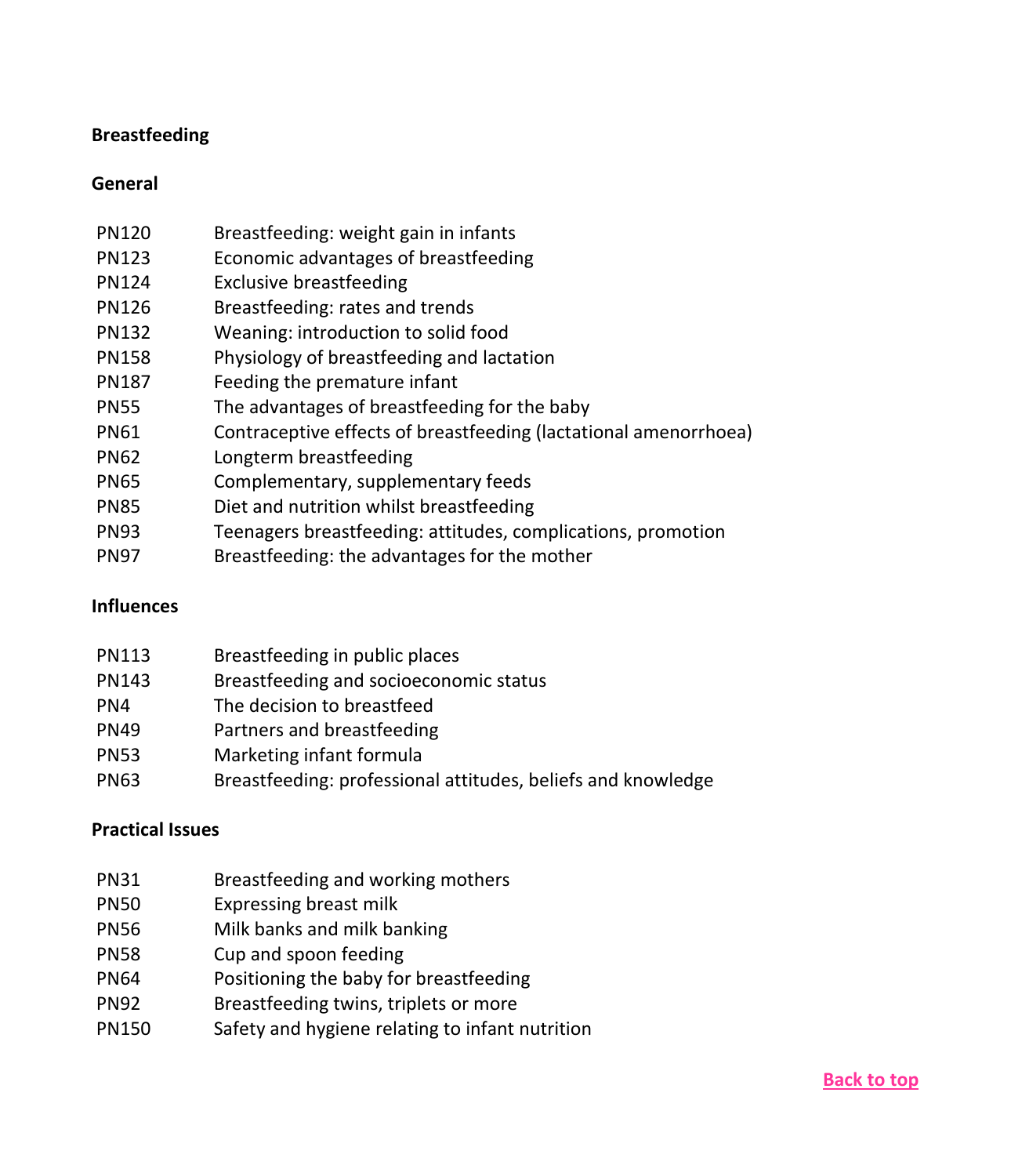#### <span id="page-3-0"></span>**Problems**

| <b>PN32</b>  | Mastitis                               |
|--------------|----------------------------------------|
| <b>PN36</b>  | Suppression of lactation               |
| <b>PN38</b>  | Substances in breast milk              |
| <b>PN48</b>  | Engorgement                            |
| PN6          | Nipple problems                        |
| PN66         | Insufficient milk                      |
| <b>PN77</b>  | Breastfeeding following breast surgery |
| <b>PN86</b>  | Prescribed drugs whilst breastfeeding  |
| PN9          | HIV and breastfeeding                  |
| <b>PN94</b>  | Breastfeeding the adopted baby         |
| <b>PN98</b>  | Nipple shields                         |
| <b>PN129</b> | Breastfeeding: diabetic mothers        |
| PN162        | <b>Breast abscesses</b>                |

### <span id="page-3-1"></span>**Promotion and support**

- P35 Antenatal preparation for breastfeeding
- PN101 Breastfeeding immediately following birth
- PN114 Role of breastfeeding counsellors/lactation consultants
- PN148 Breastfeeding after caesarean section
- PN45 Baby Friendly Hospital Initiative
- PN5 Midwives and healthcare professionals: role in breastfeeding promotion and support
- PN90 Peer support and support groups for breastfeeding
- PN91 Hospital policies/procedures that affect breastfeeding
- PN96 Breastfeeding: why do women give up?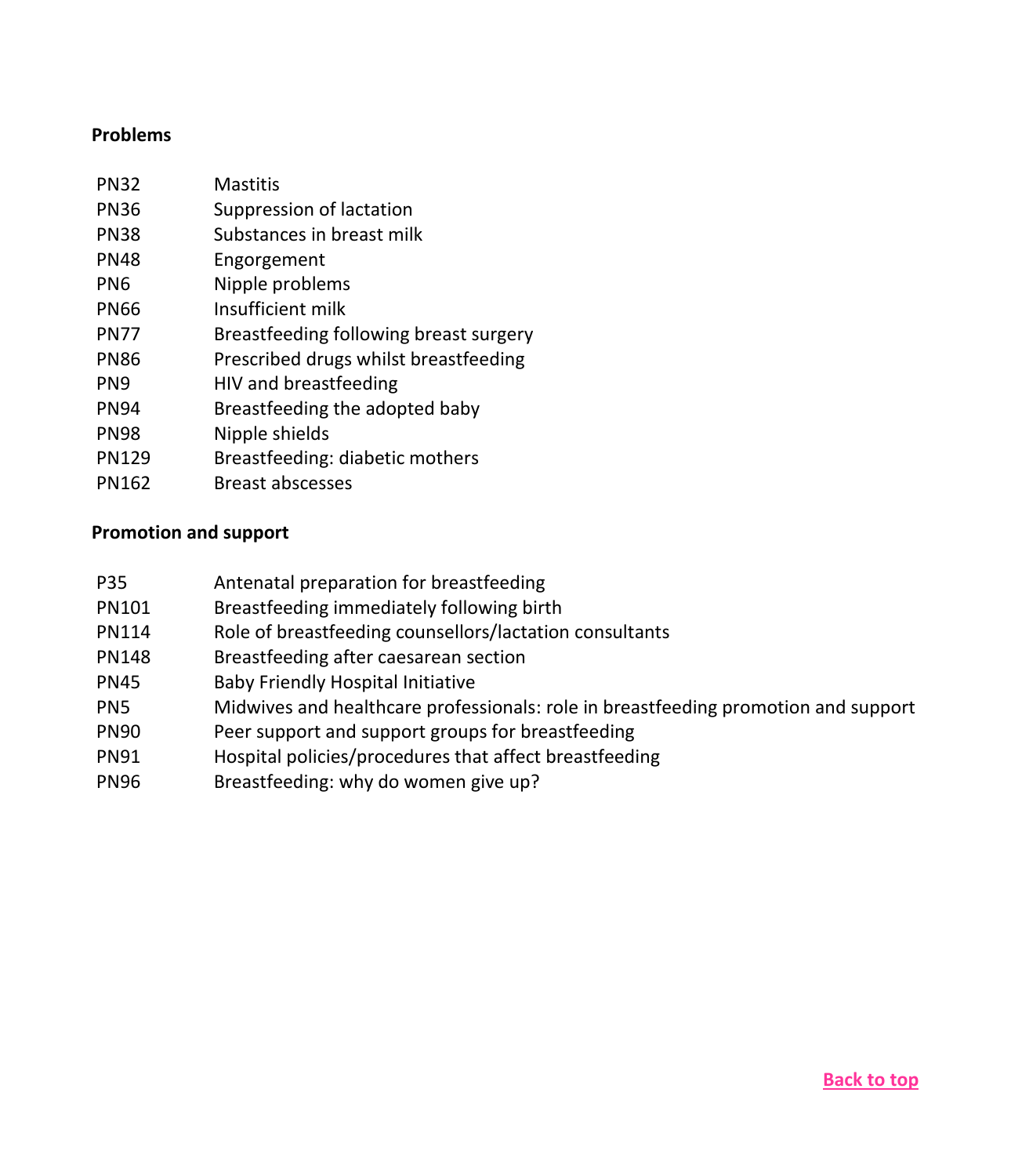## <span id="page-4-0"></span>**Labour and birth**

## <span id="page-4-1"></span>**Complications**

| L17             | Shoulder dystocia                                           |
|-----------------|-------------------------------------------------------------|
| L21             | Vaginal birth after caesarean section                       |
| L28             | Premature rupture of the membranes at term                  |
| L <sub>29</sub> | Female genital mutilation                                   |
| L3              | Breech (not twins)                                          |
| L31             | Twin delivery                                               |
| L42             | Cord prolapse                                               |
| L43             | Occipito-posterior position                                 |
| L44             | Retained placenta                                           |
| L47             | Fetal distress                                              |
| L55             | Third and fourth degree tears                               |
| 81              | Obesity in labour                                           |
| L66             | Obstetrics anal sphincter injury                            |
| L67             | Maternal birth injuries                                     |
| L68             | Born before arrival                                         |
| L8              | Meconium                                                    |
| PN145           | Birth injuries                                              |
| PN192           | Postpartum haemorrhage: prevention                          |
| <b>PN29</b>     | Postpartum haemorrhage                                      |
| L69             | Coronavirus (COVID-19) – Labour, birth and intrapartum care |

## <span id="page-4-2"></span>**General**

| L13                 | Position and ambulation in labour |
|---------------------|-----------------------------------|
| L <sub>2</sub>      | <b>Birth plans</b>                |
| L <sub>25</sub>     | Support/company in labour         |
| L33                 | Fathers/partners at the birth     |
| L34                 | Siblings at the birth             |
| L35                 | Birth chairs & stools             |
| $\lfloor 4 \rfloor$ | Communication in labour           |
| L48                 | Squatting in labour               |
| L49                 | Spontaneous onset of labour       |
|                     |                                   |

L54 Women's experiences of labour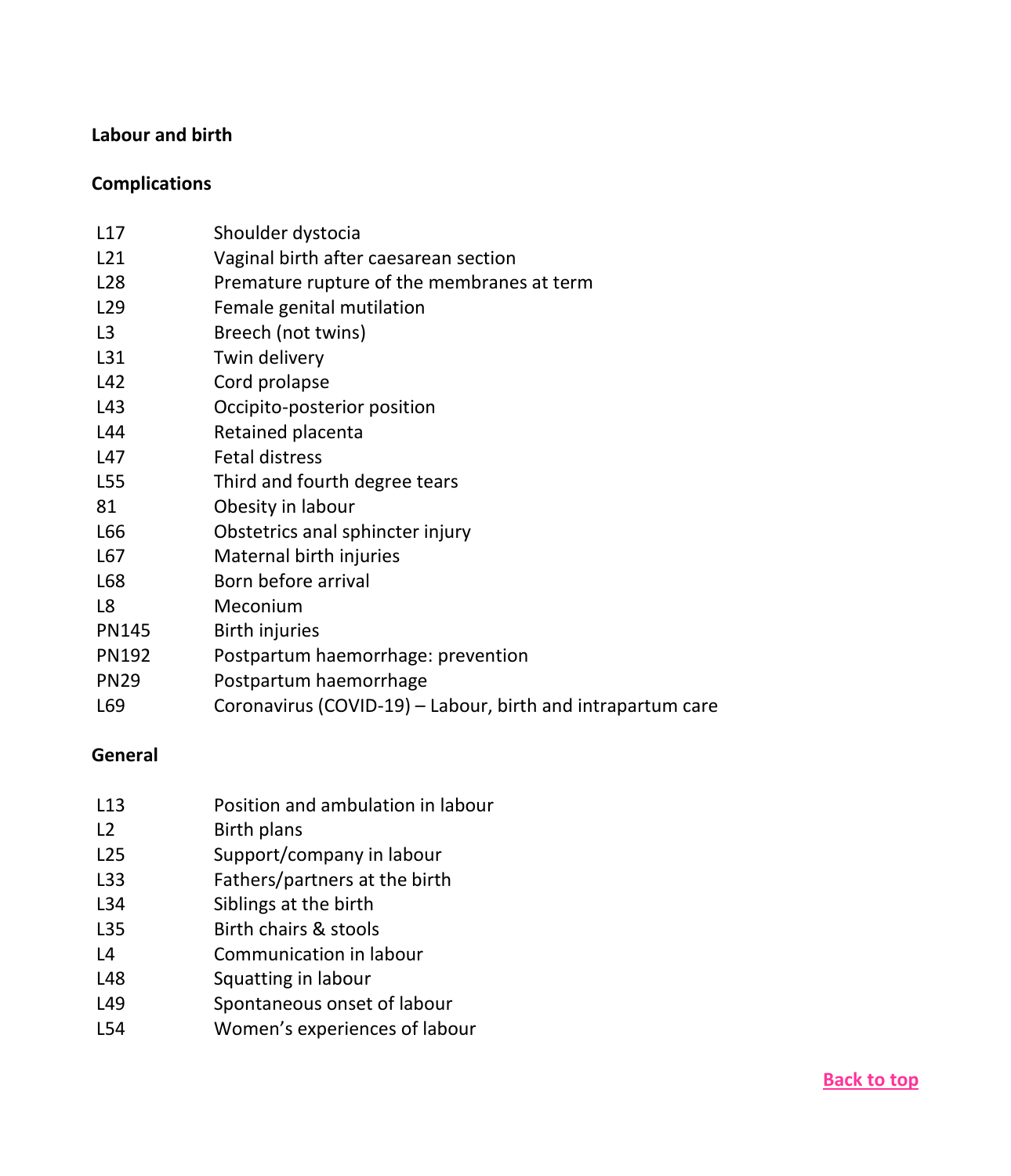- L60 Birth environment
- L62 Cultural or religious birth and death rituals and practices

## <span id="page-5-0"></span>**Management and interventions**

| L1              | Amniotomy                                                |
|-----------------|----------------------------------------------------------|
| L14             | Prostaglandins for induction of labour/cervical ripening |
| L <sub>15</sub> | Pushing and bearing down                                 |
| L <sub>16</sub> | Second stage management                                  |
| L <sub>18</sub> | Suturing the perineum                                    |
| L <sub>19</sub> | Third stage management (includes expectant management)   |
| L24             | Induction of labour/cervical ripening                    |
| L30             | Forceps and vacuum                                       |
| L38             | Active management of labour                              |
| L45             | Caesarean section: rates, increase, trends               |
| L <sub>50</sub> | Vulval cleansing in labour                               |
| L51             | Forceps and vacuum: maternal outcome                     |
| L <sub>52</sub> | Guarding the perineum/preventing tears                   |
| L53             | Caesarean section: caesarean by choice                   |
| L56             | HIV: prevention of vertical transmission in labour       |
| L57             | Caesarean section: antibiotic prophylaxis                |

- L6 Episiotomy and perineal management
- L7 Nutrition and hydration in labour

## <span id="page-5-1"></span>**Monitoring**

| L26  | Examining and weighing the placenta                          |
|------|--------------------------------------------------------------|
| L36  | Partograms                                                   |
| L39  | Fetal scalp electrodes                                       |
| L40  | Intermittent auscultation versus continuous fetal monitoring |
| L5   | Electronic fetal monitoring                                  |
| P142 | Fetal pulse oximetry                                         |
| L63  | ST analysis (STAN)                                           |

## <span id="page-5-2"></span>**Pain and pain relief**

## L10 Epidurals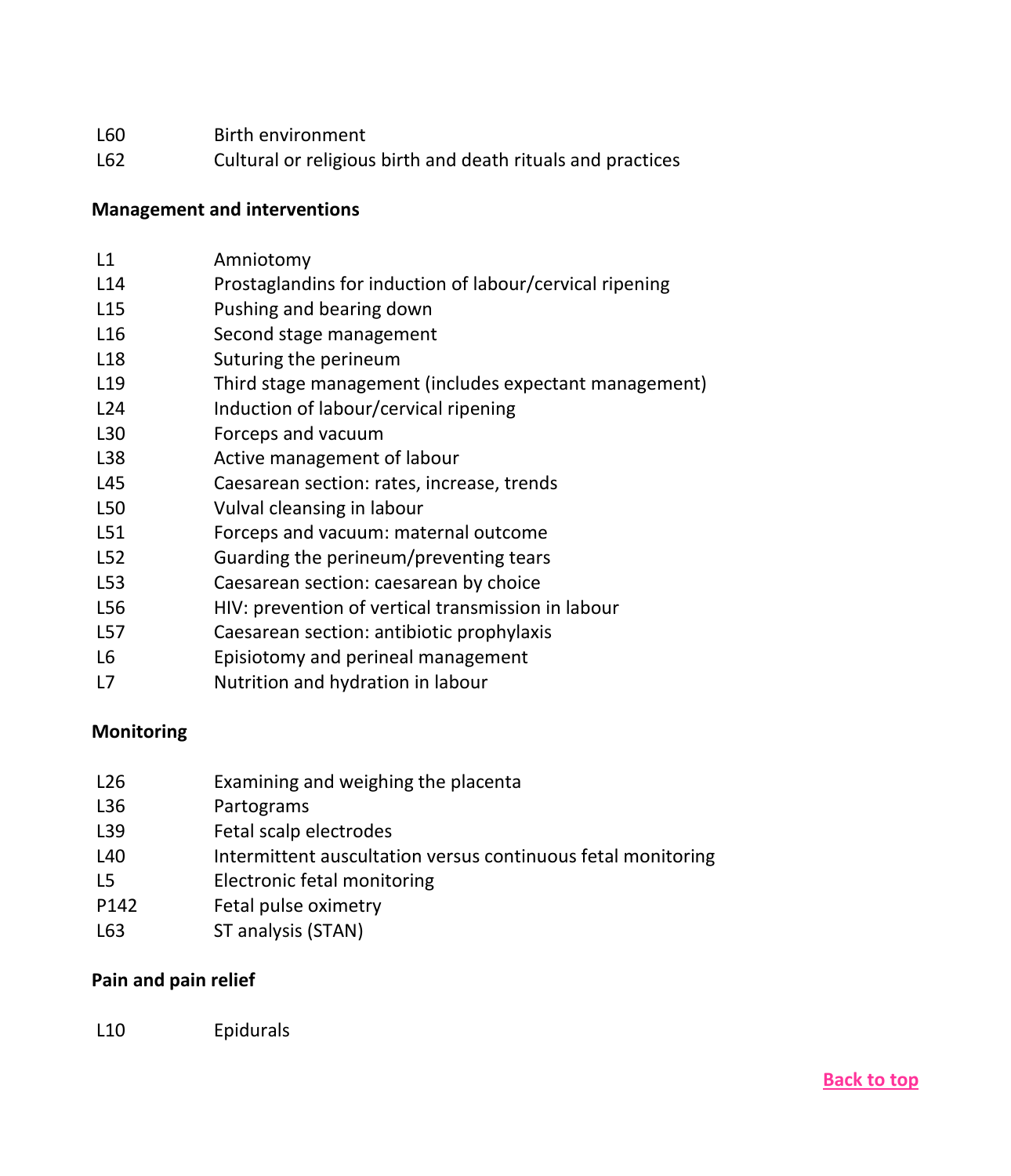<span id="page-6-0"></span>

| L11             | Drug free pain relief in labour              |
|-----------------|----------------------------------------------|
| L12             | <b>TENS</b>                                  |
| L <sub>20</sub> | Water birth                                  |
| L <sub>22</sub> | Drugs for pain relief                        |
| L37             | Epidurals: postnatal effects                 |
| L41             | Pethidine                                    |
| L46             | Drugs in labour: effects on breastfeeding    |
| L58             | Caesarean section: anaesthesia and analgesia |
| L59             | Entonox, nitrous oxide and gas and air       |
| 9               | Women's perceptions of pain and pain relief  |
| L64             | Water as pain relief                         |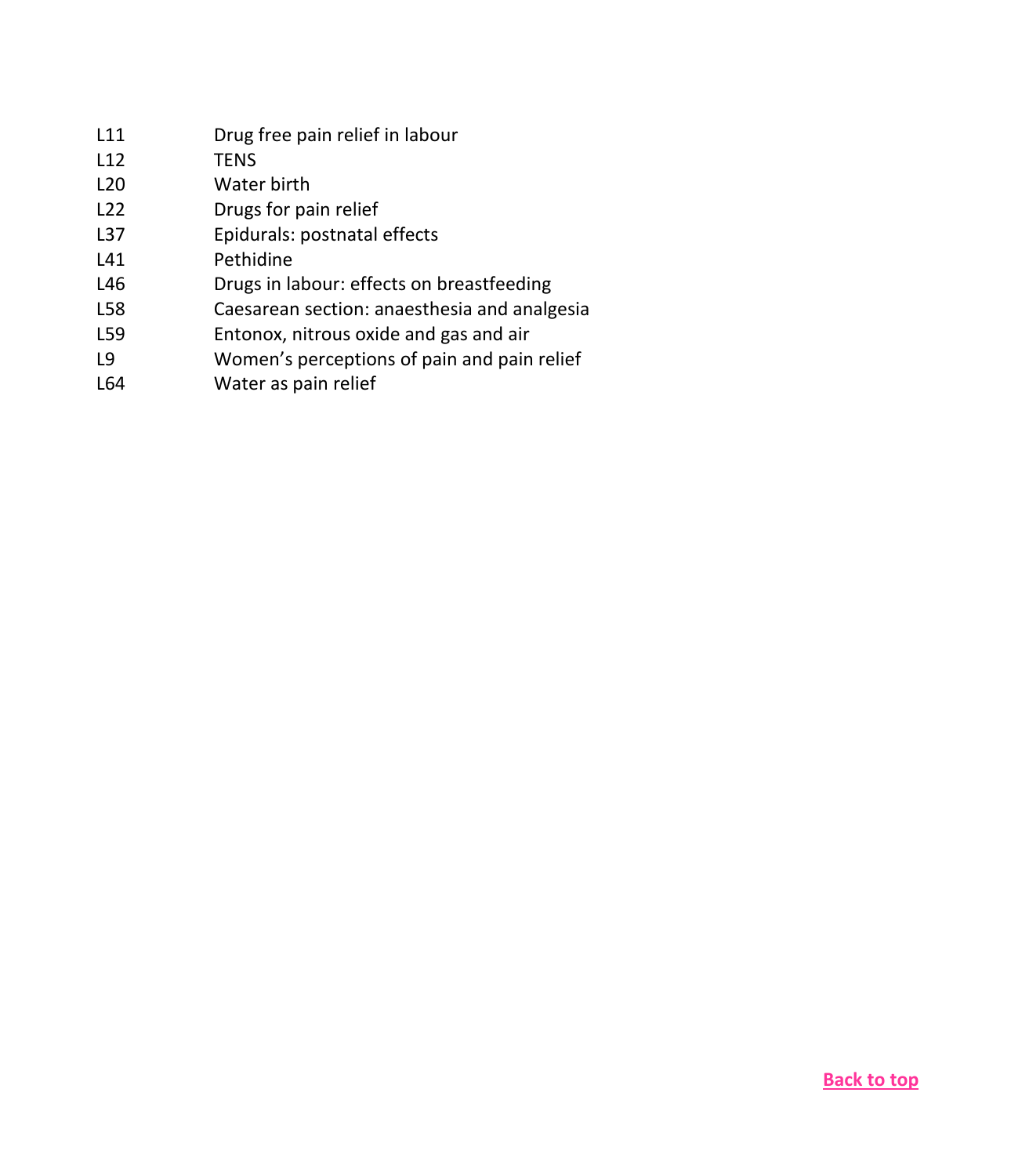### **Maternity services**

#### <span id="page-7-0"></span>**Ethical and legal issues**

| M18         | Legal issues                                                         |
|-------------|----------------------------------------------------------------------|
| M19         | Ethical issues                                                       |
| M67         | Confidentiality                                                      |
| <b>MS15</b> | Informed consent                                                     |
| <b>MS64</b> | Assisted reproduction                                                |
| <b>MS65</b> | Surrogacy                                                            |
| <b>MS66</b> | Sex selection                                                        |
| <b>MS67</b> | Maternal-fetal rights                                                |
| <b>MS68</b> | Court ordered obstetrical interventions                              |
| <b>MS69</b> | Effects and long term outcomes of assisted reproduction on offspring |
| MS71        | Disrespect and abuse in childbirth                                   |

#### <span id="page-7-1"></span>**General**

| CT <sub>3</sub> | UK statistics: published sources |
|-----------------|----------------------------------|
|-----------------|----------------------------------|

- M53 Feminism/gender issues in midwifery and maternity care
- MS23 Audit: theory
- MS24 Audit: examples
- MS37 Maternity Services Liaison Committees
- MS39 Risk management
- MS40 UK government publications
- MS43 Clinical governance
- MS49 Complementary therapies (general)
- MS50 Control of childbirth
- MS52 Physiological labour and birth
- MS9 Medicalisation of childbirth
- MS62 Social media and the maternity health care professional
- MS72 Birth outside of guidelines
- MS75 Culturally sensitive maternity care

## <span id="page-7-2"></span>**Organisation of care**

M76 Shared/collaborative care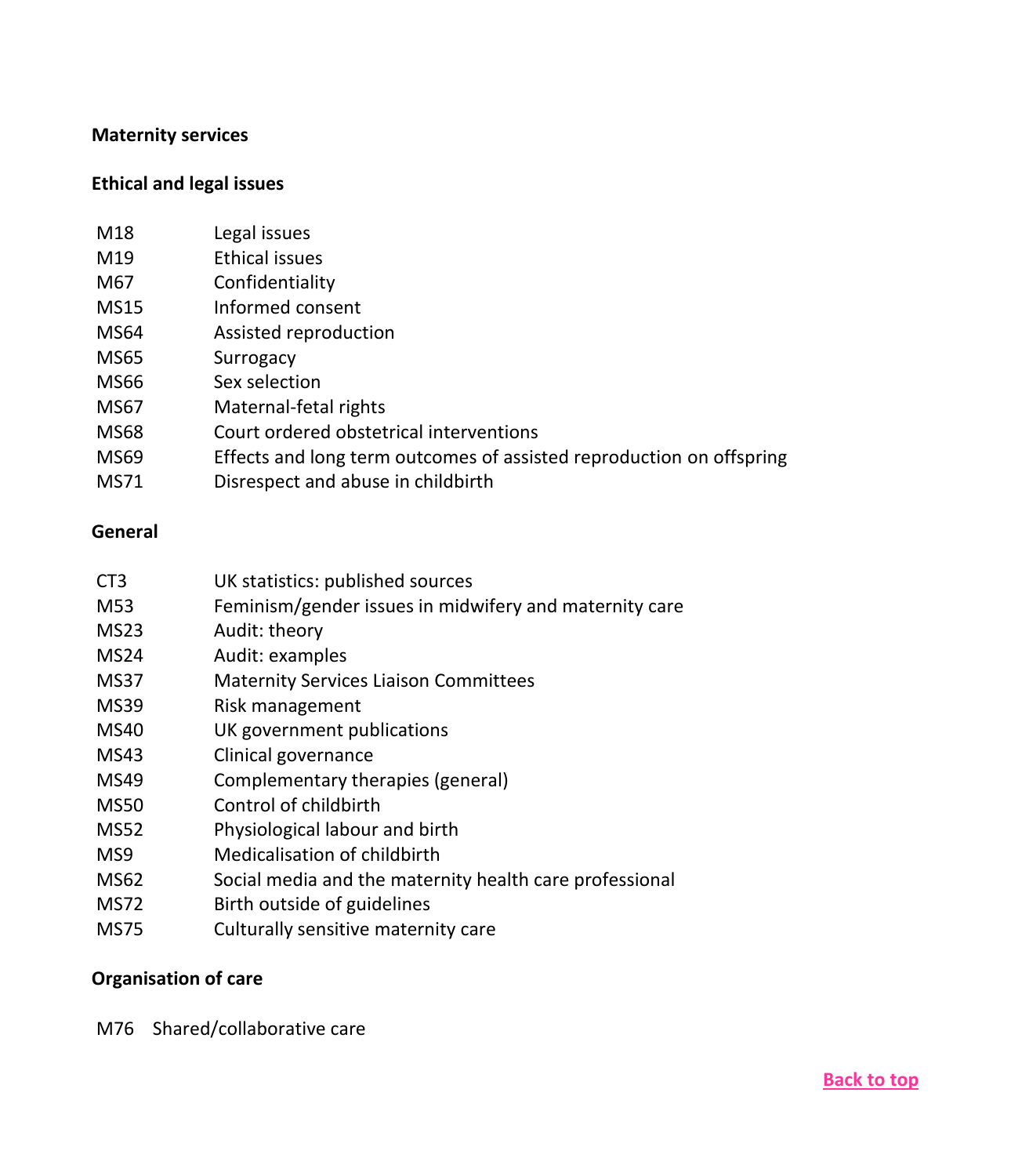| MS14        | <b>Winterton Report</b>                                                    |
|-------------|----------------------------------------------------------------------------|
| <b>MS18</b> | Antenatal day care                                                         |
| <b>MS26</b> | Hospital security/tagging                                                  |
| <b>MS32</b> | Informed choice                                                            |
| <b>MS36</b> | Changing Childbirth                                                        |
| <b>MS44</b> | Primary care groups and trusts                                             |
| <b>MS45</b> | Woman-centred care                                                         |
| <b>MS47</b> | Informed choice: key references from the MIDIRS Informed Choice initiative |
| MS6         | Neonatal intensive care: the costs                                         |
| <b>MS60</b> | Digital midwifery                                                          |
| MS73        | Virtual conferencing (telemedicine)                                        |
| MS8         | <b>Transitional care</b>                                                   |
| <b></b>     | — III <i>I</i> I <i>I</i> I II <i>C</i>                                    |

PN8 Early discharge/length of stay

## <span id="page-8-0"></span>**Place of birth**

| MS17        | <b>Birth centres</b>               |
|-------------|------------------------------------|
| <b>MS29</b> | Home birth: choice and control     |
| MS4         | <b>GP</b> units                    |
| MS5         | Home birth: safety                 |
| MS61        | Home birth: protocols & guidelines |

## <span id="page-8-1"></span>**Special needs**

- MS1 Antenatal education for teenagers
- MS20 Women in prison
- MS25 Homeless women/travellers
- MS28 Services for of drug abusing women
- MS30 Women who are deaf/hearing impaired
- MS31 Women who are blind/visually impaired
- MS38 Women with learning disabilities
- MS41 LGBT parents
- MS46 Child protection and safeguarding, child abuse and neglect
- MS48 Refugees
- MS51 Teenage pregnancy: prevention
- MS53 Jehovah's Witnesses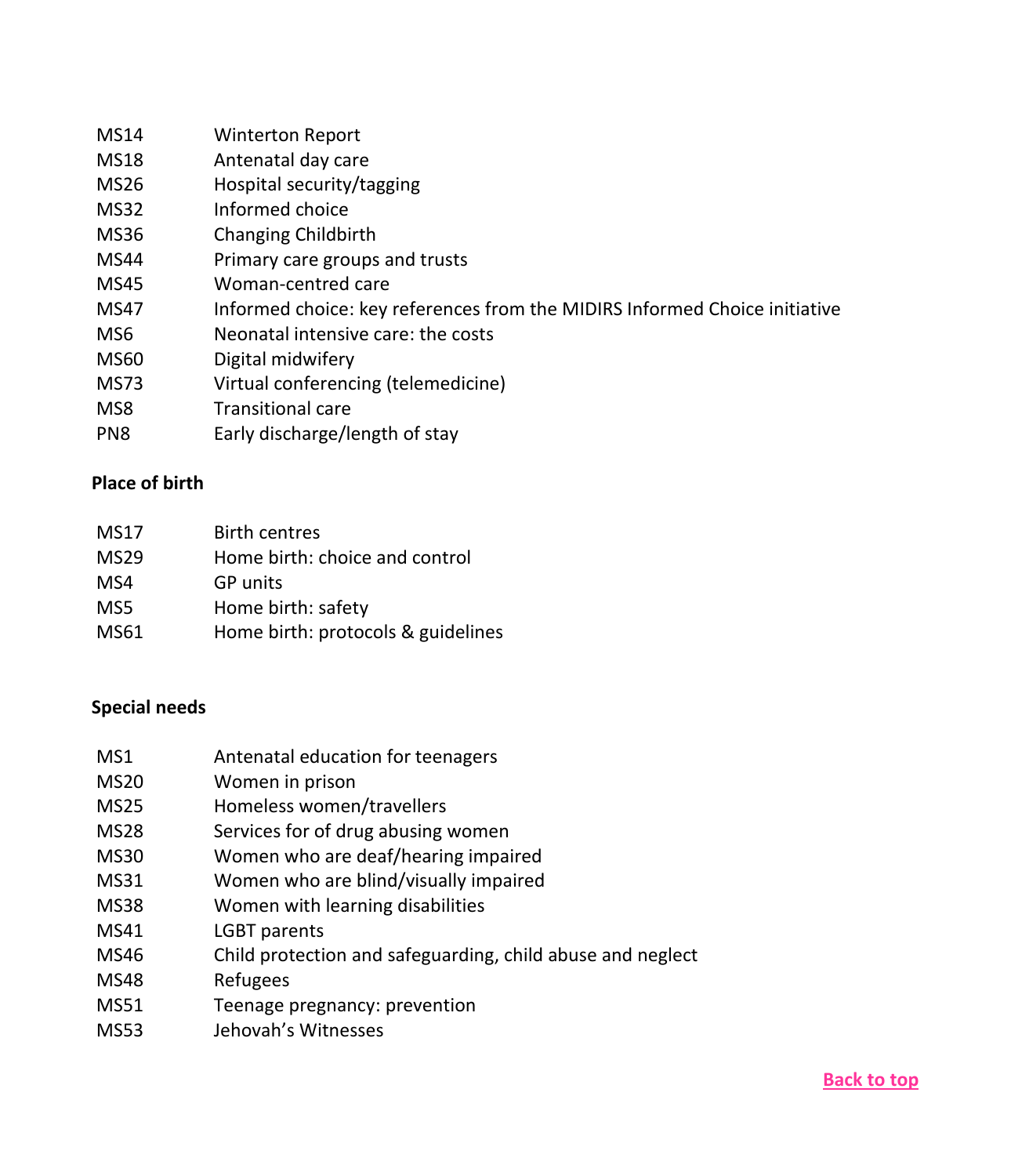<span id="page-9-0"></span>

| MS54      | Women with mental health disorders |
|-----------|------------------------------------|
| <b>P5</b> | Women with a physical disability   |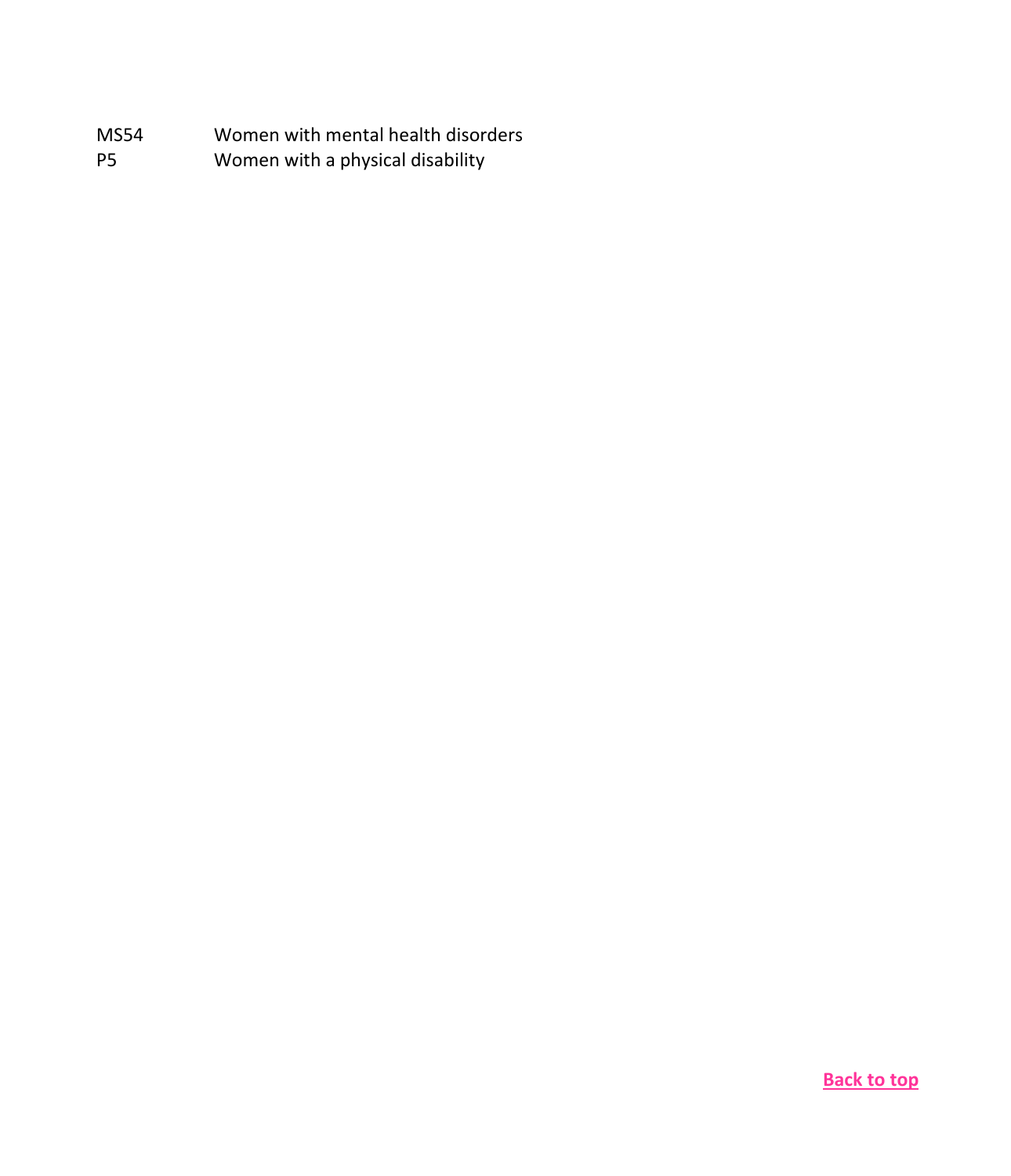## **Midwifery**

## <span id="page-10-0"></span>**Education, training and professional development**

| M23 | Preceptors and mentors                                  |
|-----|---------------------------------------------------------|
| M24 | Research: the value of                                  |
| M25 | Research: how to do it                                  |
| M26 | Student midwives                                        |
| M36 | Learning and teaching methods                           |
| M37 | Assessing student midwives                              |
| M38 | Assessing midwives (competency, peer review, appraisal) |
| M39 | Reflective practice                                     |
| M4  | Pre-registration education                              |
| M5  | Continuing professional development (CPD)               |
| M54 | Evidence-based practice                                 |
| M59 | Research: critical appraisal                            |
| M60 | Research: statistical methods                           |
| M61 | Research: ethical issues                                |
| M65 | Decision making/problem solving                         |
| M66 | Advanced/higher level practice                          |
| M70 | Counselling skills for midwives                         |
| M71 | Consultant midwives                                     |
| M78 | Research: qualitative methods                           |
| M79 | Writing for publication                                 |
| M88 | Simulation-based training                               |
| M90 | Revalidation                                            |
| M97 | Newly qualified midwives                                |

## <span id="page-10-1"></span>**Employment issues**

- M10 Stress and burnout in midwifery
- M14 Retention and recruitment of midwives
- M15 Job Satisfaction
- M40 Occupational health and safety
- M41 Stress and burnout in the NICU
- M52 Job sharing/part-time working
- M58 Shifts and rotas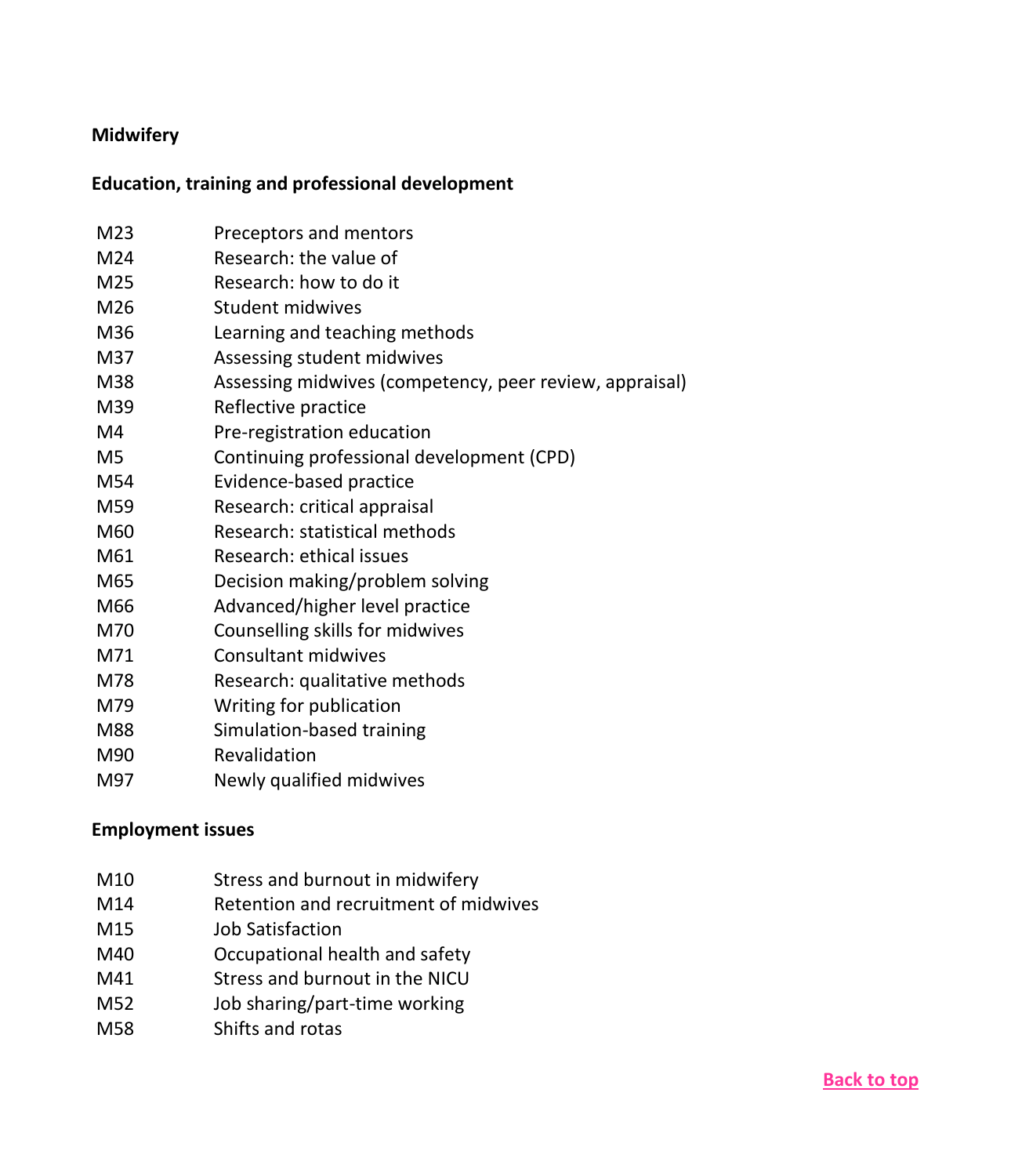- M6 Standard infection control precautions
- M72 Bullying/harassment
- M75 Return to practice
- M91 Coping and resilience in midwifery
- M95 Coronavirus (COVID-19) and the midwife
- M99 Pay and employment benefits

## <span id="page-11-0"></span>**International midwifery**

- M22 Traditional birth attendants
- M42 Midwifery in the USA
- M43 Midwifery in Canada
- M44 Midwifery in Australia
- M45 Midwifery in the Netherlands
- M46 Midwifery in New Zealand
- M47 Midwifery in Western Europe
- M48 Midwifery in Eastern Europe
- M49 Midwifery in Central and South America
- M50 Midwifery in Africa
- M74 Midwifery in Asia
- M81 Reproductive health services in developing countries
- M84 Maternal morbidity: rates and trends in high-resource countries
- M85 Midwifery in the Middle East

## <span id="page-11-1"></span>**Midwifery care**

- M20 Independent midwifery in the United Kingdom
- M28 Midwife led care
- M29 Integrated midwifery
- M3 Continuity of care
- M34 Caseload/one-to-one midwifery
- M35 Group practice midwifery
- M73 Care pathways
- M8 Models of care
- M87 Rural midwifery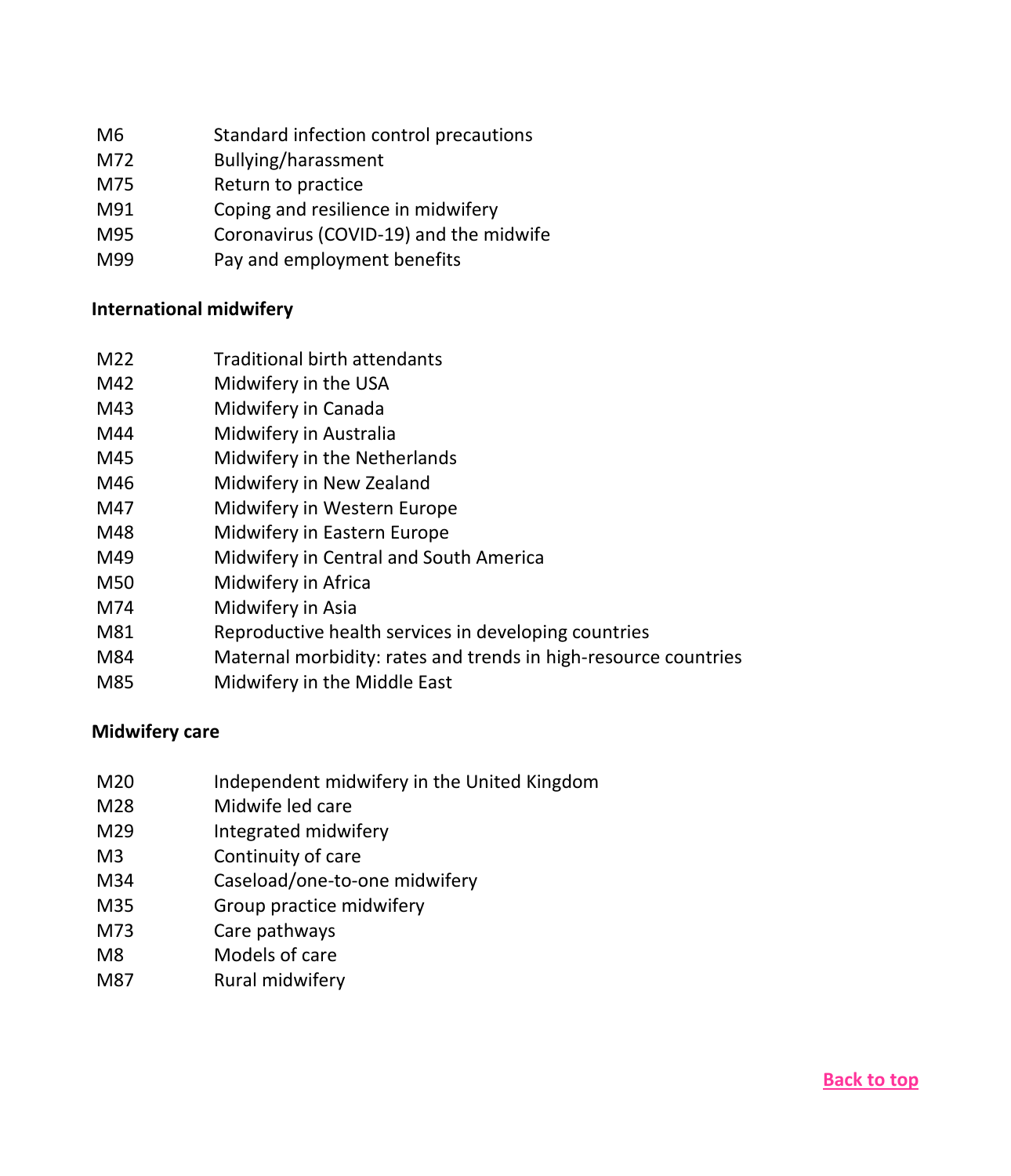#### <span id="page-12-0"></span>**Midwifery management**

- M21 Supervision of midwives
- M32 Managing change
- M77 Leadership

#### <span id="page-12-1"></span>**Professional issues**

- M16 Men in midwifery
- M2 Autonomy and accountability
- M31 Extended role of the midwife
- M33 Record keeping
- M57 Maternity support workers and health care assistants
- M63 Childfree midwives/midwives who are mothers
- M64 Communication/relations with other health professionals
- M69 Public health and the midwife
- M7 History and development of midwifery
- M80 Liability insurance for midwives
- M9 Role and status of midwives
- M82 Clinical negligence
- M83 Professional organisations
- M96 Institutional racism
- <span id="page-12-2"></span>M98 Psychological safety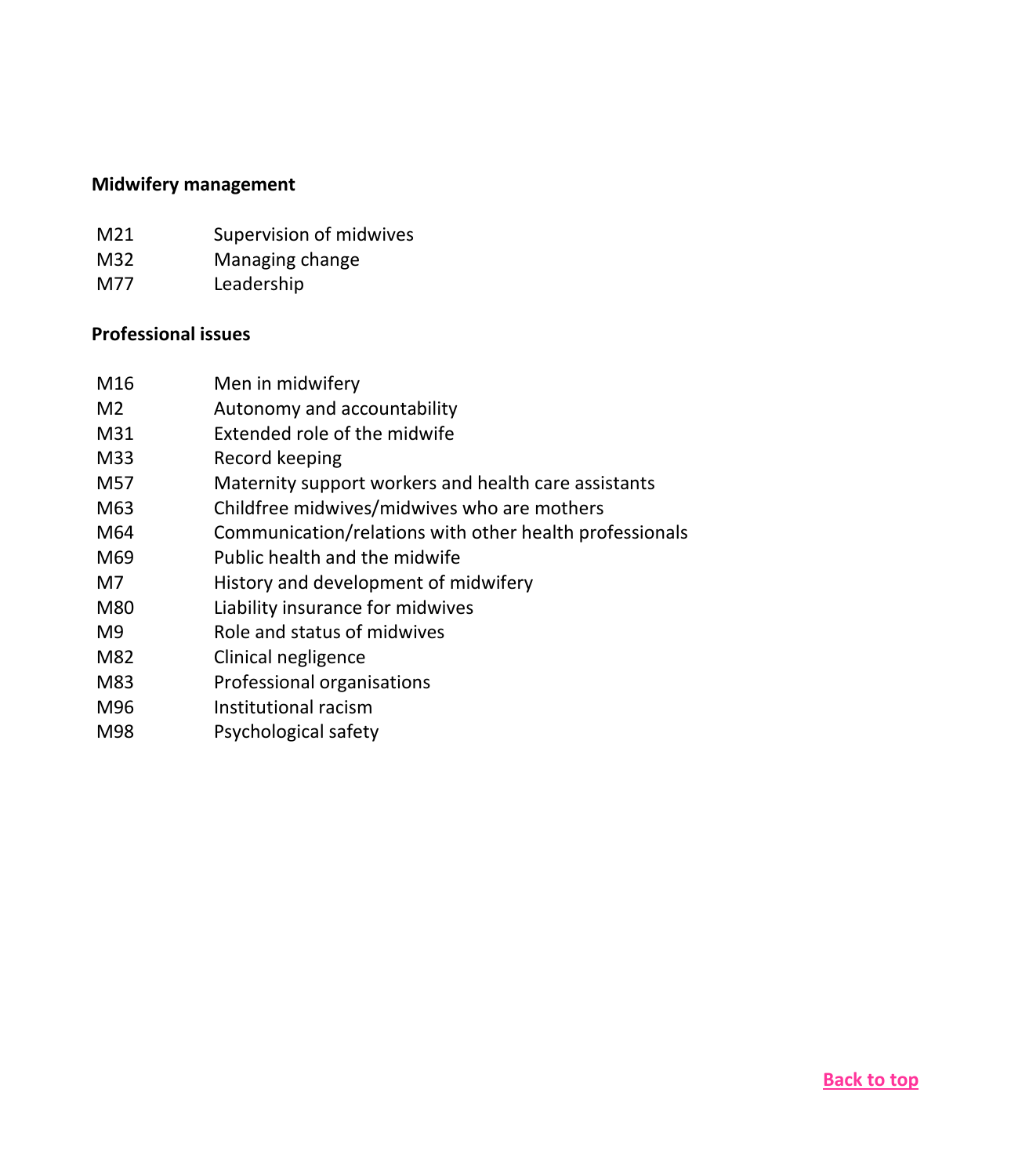## **Neonatal care**

## <span id="page-13-0"></span>**Adverse outcome**

| <b>PN125</b> | Sudden infant death: smoking                  |
|--------------|-----------------------------------------------|
| <b>PN127</b> | Infant mortality worldwide                    |
| <b>PN180</b> | Infant mortality in Africa                    |
| <b>PN181</b> | Infant mortality in Asia                      |
| <b>PN182</b> | Infant mortality in Australia and New Zealand |
| <b>PN183</b> | Infant mortality in Central and South America |
| <b>PN184</b> | Infant mortality in Europe                    |
| <b>PN185</b> | Infant mortality in North America             |
| <b>PN23</b>  | Sudden infant death: physiology               |
| <b>PN43</b>  | Sudden infant death: sleeping position        |
| <b>PN51</b>  | Sudden infant death: environmental factors    |

## <span id="page-13-1"></span>**Complications**

| <b>PN10</b>  | Jaundice and phototherapy                        |
|--------------|--------------------------------------------------|
| PN104        | Retinopathy of prematurity                       |
| PN107        | Fetal alcohol syndrome                           |
| <b>PN110</b> | Cerebral palsy: causes, diagnosis and management |
| <b>PN121</b> | Chronic lung disease                             |
| <b>PN130</b> | Ankyloglossia (tongue tie)                       |
| PN133        | <b>Talipes</b>                                   |
| PN134        | Congenital heart disease                         |
| <b>PN135</b> | Neonatal anaemia                                 |
| <b>PN136</b> | Otitis media                                     |
| PN137        | Asthma in infancy                                |
| <b>PN138</b> | Allergies in infancy                             |
| <b>PN14</b>  | Pain in the infant                               |
| PN141        | Pneumonia in infancy                             |
| <b>PN142</b> | Patent ductus arteriosus                         |
| <b>PN144</b> | Hypoxia                                          |
| PN147        | Kidney function and diseases in infancy          |
| PN149        | Malaria in infancy                               |
| PN151        | <b>Mechanical ventilation</b>                    |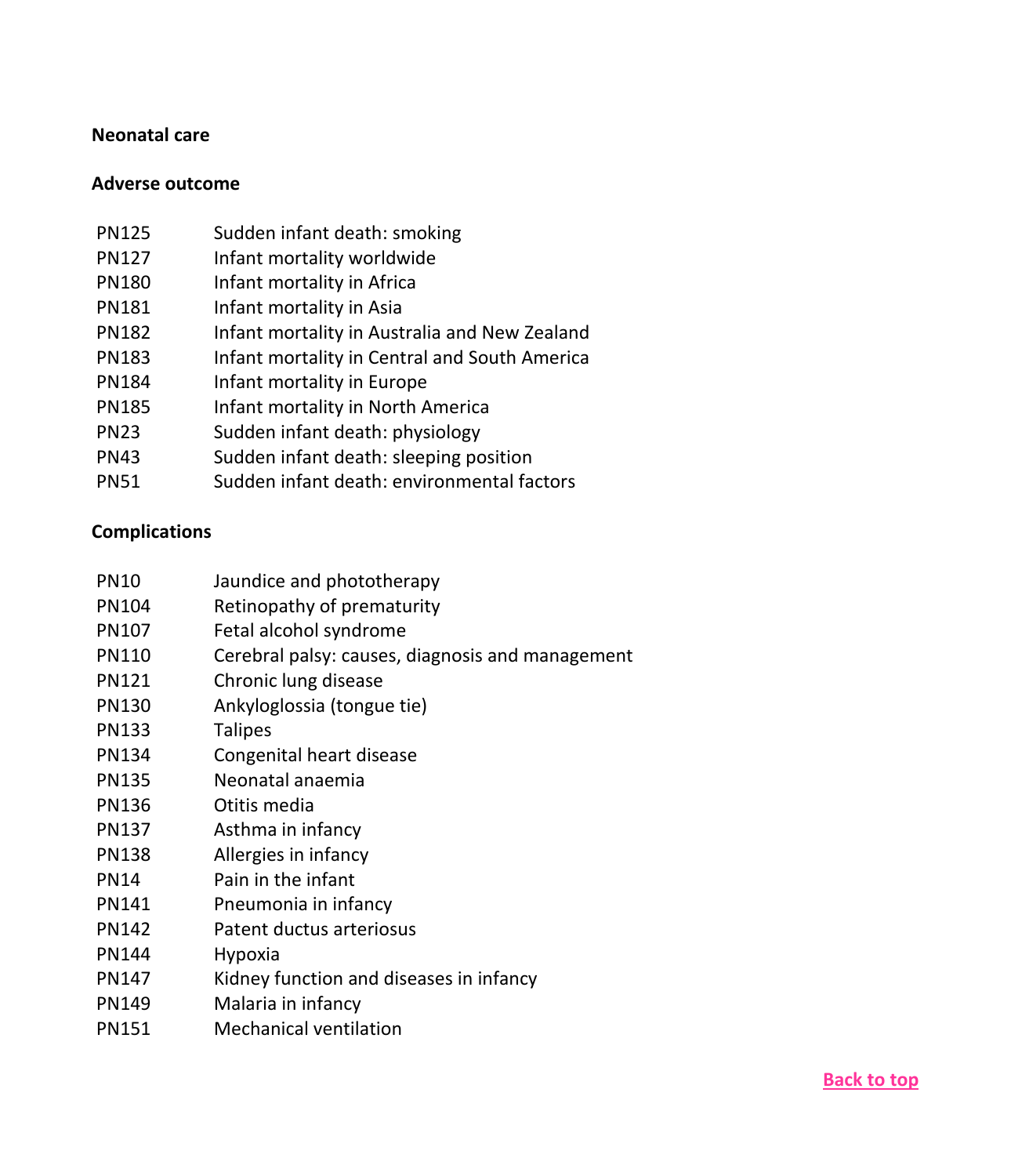| <b>PN153</b> | Gastroesophageal reflux              |
|--------------|--------------------------------------|
| <b>PN154</b> | <b>MRSA</b>                          |
| <b>PN21</b>  | HIV infection in neonate             |
| <b>PN37</b>  | Respiratory distress syndrome        |
| <b>PN39</b>  | Cleft lip and palate                 |
| <b>PN40</b>  | Congenital hip displacement          |
| <b>PN42</b>  | PKU in the neonate                   |
| <b>PN78</b>  | Meningitis                           |
| <b>PN88</b>  | Necrotising enterocolitis3           |
| <b>PN193</b> | Coronavirus (COVID-19) in the infant |

## <span id="page-14-0"></span>**General**

| <b>PN140</b> | Infant development (Cognitive)               |
|--------------|----------------------------------------------|
| <b>PN191</b> | Infant cognitive development: motor skills   |
| <b>PN195</b> | Racial disparities in infant health outcomes |

## <span id="page-14-1"></span>**Neonatal care**

| PN106        | Cord blood collection and banking               |
|--------------|-------------------------------------------------|
| <b>PN111</b> | Colic                                           |
| PN131        | Infant vaccination                              |
| <b>PN139</b> | Infant growth                                   |
| PN165        | Infant development (Physical)                   |
| <b>PN166</b> | Infant development (Effect of parents)          |
| <b>PN188</b> | Infant vaccination in the United Kingdom        |
| <b>PN189</b> | Measles vaccination in infants                  |
| <b>PN19</b>  | Suctioning the neonate                          |
| <b>PN190</b> | Polio vaccine in infants                        |
| <b>PN20</b>  | Vitamin K                                       |
| <b>PN30</b>  | Temperature measurement and control             |
| <b>PN41</b>  | Crying babies                                   |
| <b>PN44</b>  | Hypoglycaemia and glucose levels in the neonate |
| PN7          | Cord care                                       |
| <b>PN79</b>  | Dummies/pacifiers                               |
| <b>PN80</b>  | Co-sleeping/sharing a bed                       |
| <b>PN81</b>  | Nappies and nappy rash                          |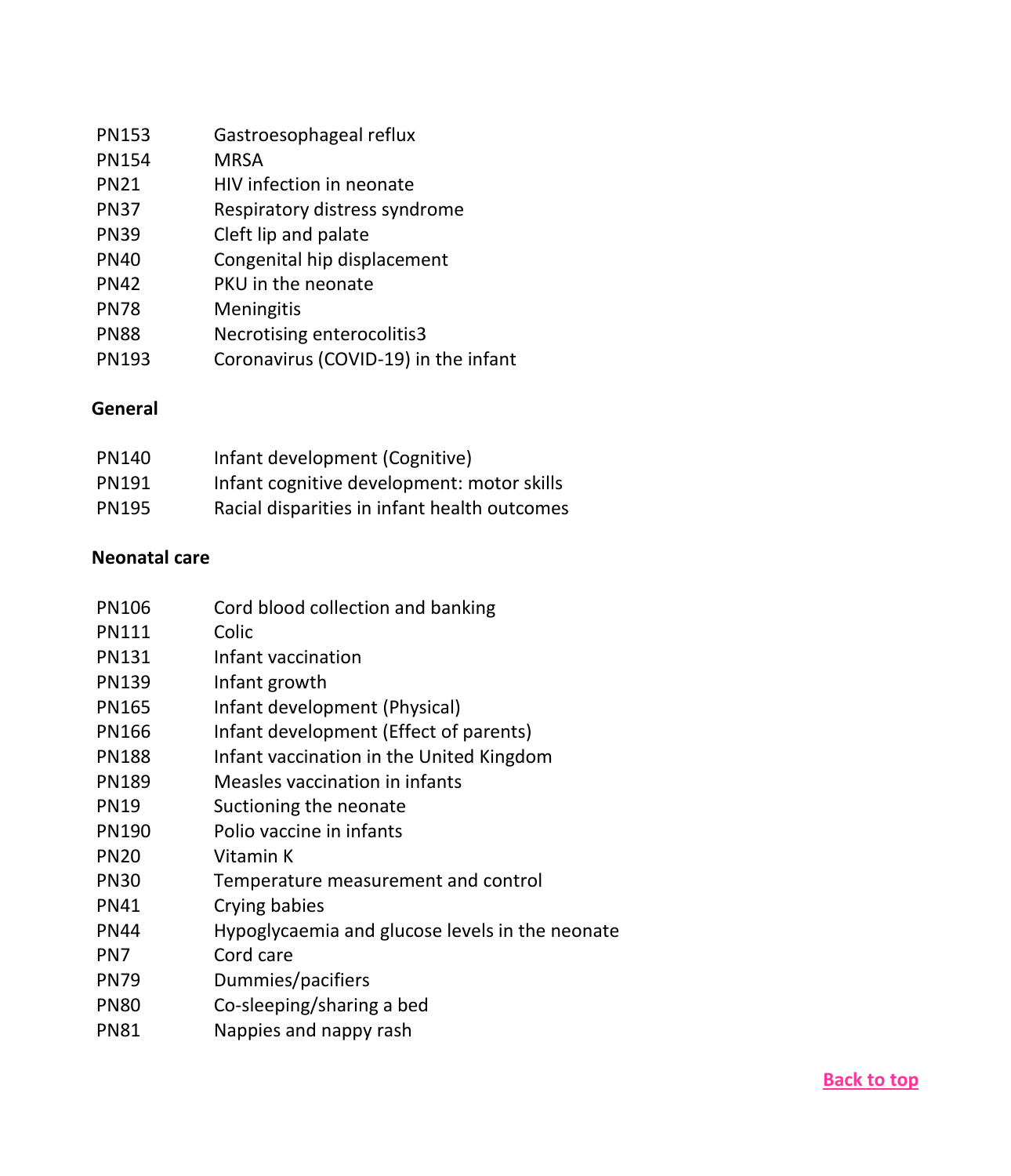- PN82 Nappies: reusable vs disposable
- PN83 Skin care of the newborn
- PN87 Neonatal circumcision
- PN89 Cord clamping

#### <span id="page-15-0"></span>**Neonatal intensive care**

- MS11 Ethical issues in neonatal intensive care
- PN108 Transporting the neonate
- PN11 Prematurity and low birth weight: survival and short term outcome
- PN112 Developmental care in the NICU
- PN117 Extracorporeal membrane oxygenation
- PN119 Surfactant therapy
- PN12 The environment in the NICU
- PN13 Effects of neonatal intensive care on the parents
- PN146 Infant catheterisation
- PN164 Premature and low birth weight babies: long term survival, health and general outcomes
- PN170 Premature and low birth weight babies: development of motor skills
- PN171 Premature and low birth weight babies: speech, language and auditory development
- PN172 Premature and low birth weight babies: long-term outcome at school
- PN22 Kangaroo care
- PN3 Breastfeeding the baby in intensive care
- PN46 Neonatal massage, touch, stroking
- PN54 Positioning the neonate
- PN71 Enteral and parenteral nutrition
- PN72 Infection control in the neonatal intensive care unit
- PN73 Neonatal resuscitation
- PN74 Neonatal resuscitation: teaching parents
- PN75 Premature and low birth weight babies: long term neurodevelopmental/intellectual outcome

#### <span id="page-15-1"></span>**Screening**

| L32          | Apgar score                             |
|--------------|-----------------------------------------|
| <b>PN100</b> | Heel prick: methods and pain management |
| PN103        | Hearing tests                           |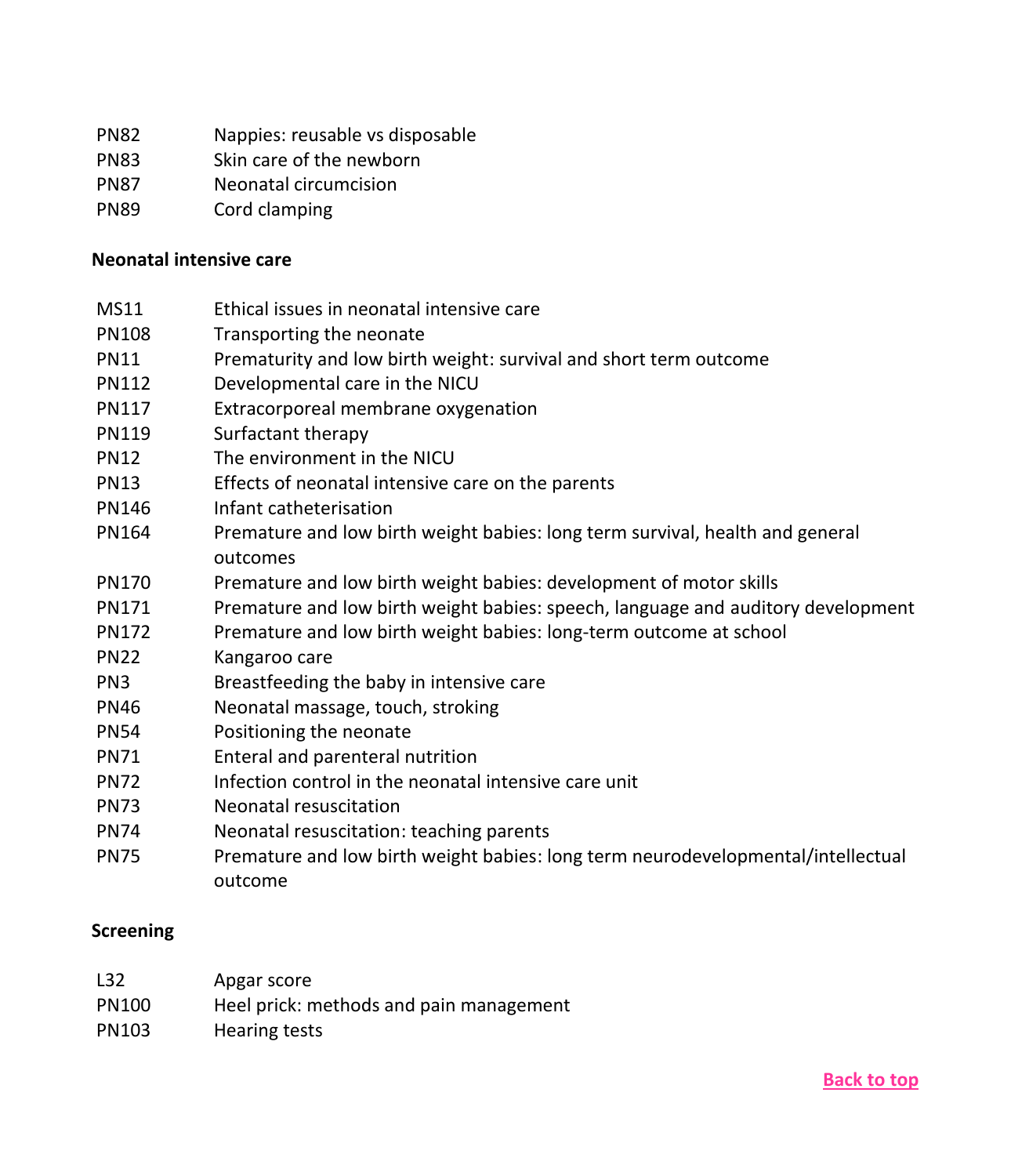- PN186 Newborn blood spot screening
- PN70 Routine examination of the newborn
- <span id="page-16-0"></span>PN84 HIV screening in the neonate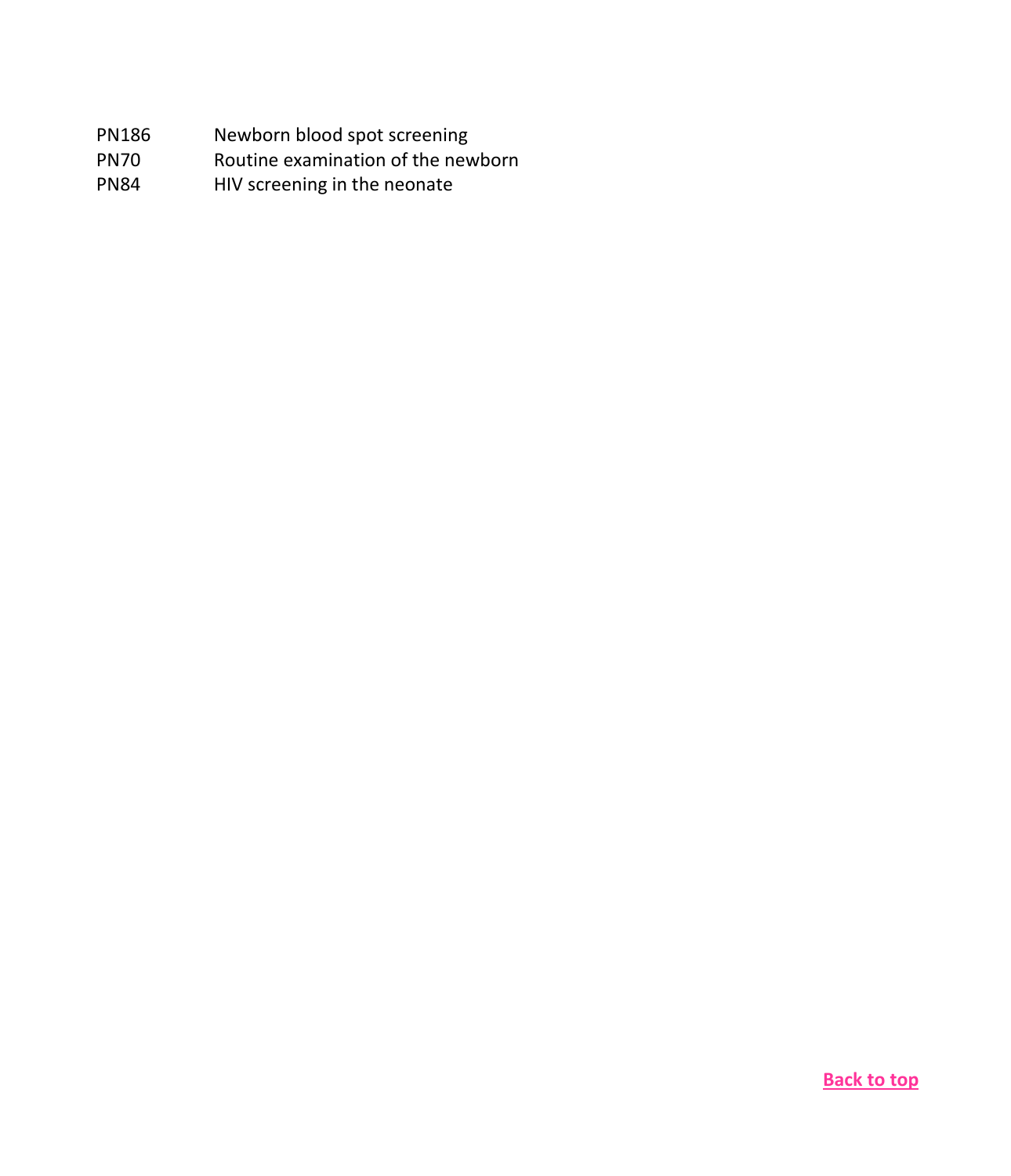#### **Postnatal care**

#### <span id="page-17-0"></span>**Adverse outcome**

- PN1 Perinatal bereavement (not miscarriage)
- PN163 Medication errors (infant)
- PN174 Maternal mortality in Africa
- PN175 Maternal mortality in Australia and New Zealand
- PN176 Maternal mortality in Europe
- PN177 Maternal mortality in North America
- PN178 Maternal mortality in Central and South America
- PN179 Maternal mortality in Asia
- PN33 Maternal mortality worldwide
- PN52 Safe Motherhood Initiative

#### <span id="page-17-1"></span>**Complications**

- P116 Long term effects of pregnancy and childbirth on women's health
- PN105 Caesarean section: maternal outcome
- PN122 Obstetric fistulae
- PN156 Autism
- PN18 Sex and sexual difficulties after childbirth
- PN34 Incontinence and pelvic floor damage
- PN194 Coronavirus (COVID-19) Postnatal health and care

#### <span id="page-17-2"></span>**General**

| <b>PN152</b> | Seasonality of birth                           |
|--------------|------------------------------------------------|
| <b>PN160</b> | Parenting: policy, support and initiatives     |
| PN161        | Grandparents: role in child care and parenting |
| <b>PN195</b> | Racial disparities in infant health outcomes   |

#### <span id="page-17-3"></span>**Maternal care**

| <b>MS34</b>  | Postnatal visiting                     |
|--------------|----------------------------------------|
| <b>PN15</b>  | Perineal pain relief                   |
| <b>PN157</b> | Social support in the postnatal period |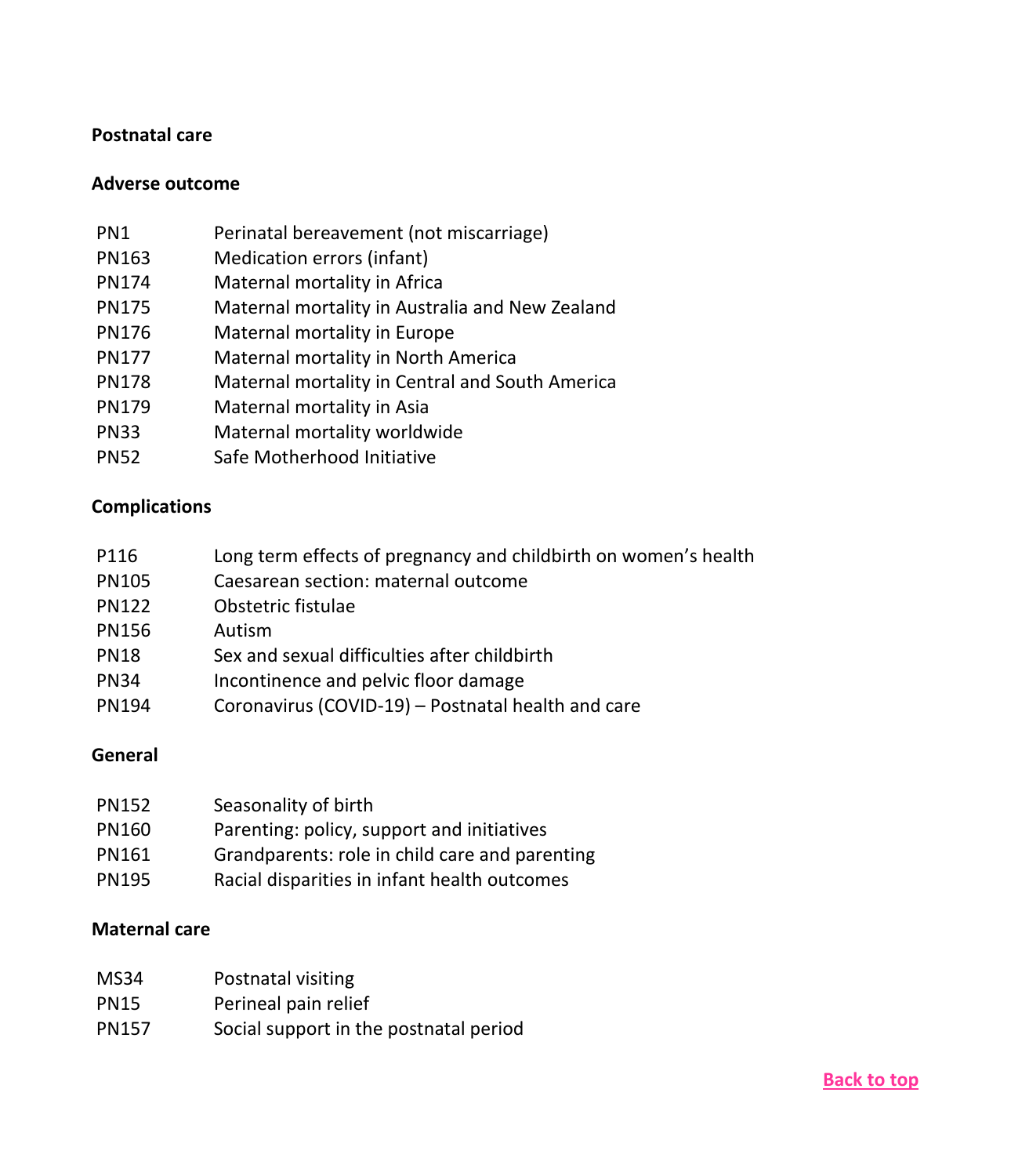| PN17 | Rooming in |
|------|------------|
|------|------------|

- PN25 Postnatal exercise
- PN59 Postnatal haemoglobin
- PN60 Caesarean section: postnatal care and pain relief
- PN68 Perineal care
- PN76 Postnatal contraception
- PN99 Maternal satisfaction with postnatal care

### <span id="page-18-0"></span>**Psychological aspects**

- PN102 Sexuality and body image: postnatal
- PN115 Postnatal depression: effects on baby and family
- PN116 Postnatal depression: treatment and support
- PN155 Mental health and well-being of fathers
- PN159 Palliative care for the infant
- PN16 Postnatal depression: causes, diagnosis and prevention
- PN2 Bonding
- PN27 Caesarean section: psychological sequelae
- PN35 Transition to parenthood
- PN67 Postnatal psychosis
- <span id="page-18-1"></span>PN69 Debriefing and post traumatic stress disorder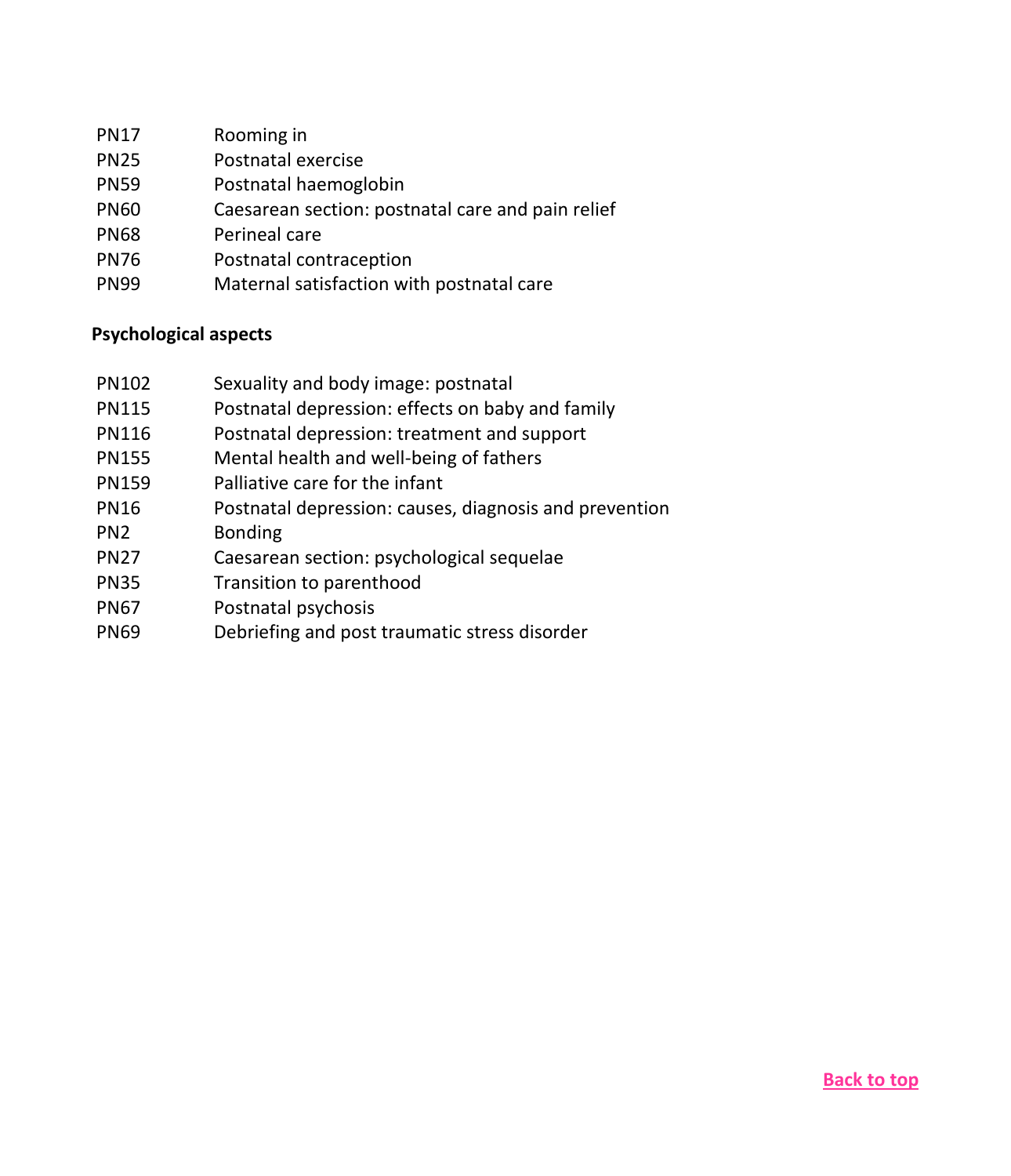#### **Pregnancy**

#### <span id="page-19-0"></span>**Adverse outcome**

| P171       | Stillbirth                                               |
|------------|----------------------------------------------------------|
| P196       | Stillbirth: prevention                                   |
| <b>P37</b> | Miscarriage: bereavement and counselling                 |
| <b>P51</b> | Miscarriage: causes                                      |
| P64        | Recurrent miscarriage                                    |
| <b>P77</b> | Termination for fetal abnormality: psychological aspects |
|            |                                                          |

#### <span id="page-19-1"></span>**Antenatal care**

| <b>MS12</b>     | Late booking                                       |
|-----------------|----------------------------------------------------|
| MS16            | Antenatal visits: frequency                        |
| MS <sub>2</sub> | Booking interview                                  |
| MS3             | Satisfaction with antenatal care                   |
| MS7             | Women holding own notes                            |
| P168            | Antenatal care and socioeconomic status            |
| P47             | Estimated date of delivery                         |
| P80             | Antenatal hospital admission: psychosocial aspects |

#### <span id="page-19-2"></span>**Antenatal health**

- P103 Fetal origins of adult disease
- P13 Drug abuse: effects on mother, fetus and infant
- P14 Exercise and sport in pregnancy
- P141 Caffeine/coffee drinking in pregnancy
- P145 Travel in pregnancy and with a baby
- P150 Environmental pollution: effects on pregnancy
- P162 Use of prescription and non-prescription drugs in pregnancy
- P164 Oral health in pregnancy
- P177 Vitamin D deficiency
- P178 Maternal obesity: impact on offspring
- P179 Antidepressants and psychotropic medication during pregnancy and breastfeeding
- P180 Effect of natural disasters on maternal and infant health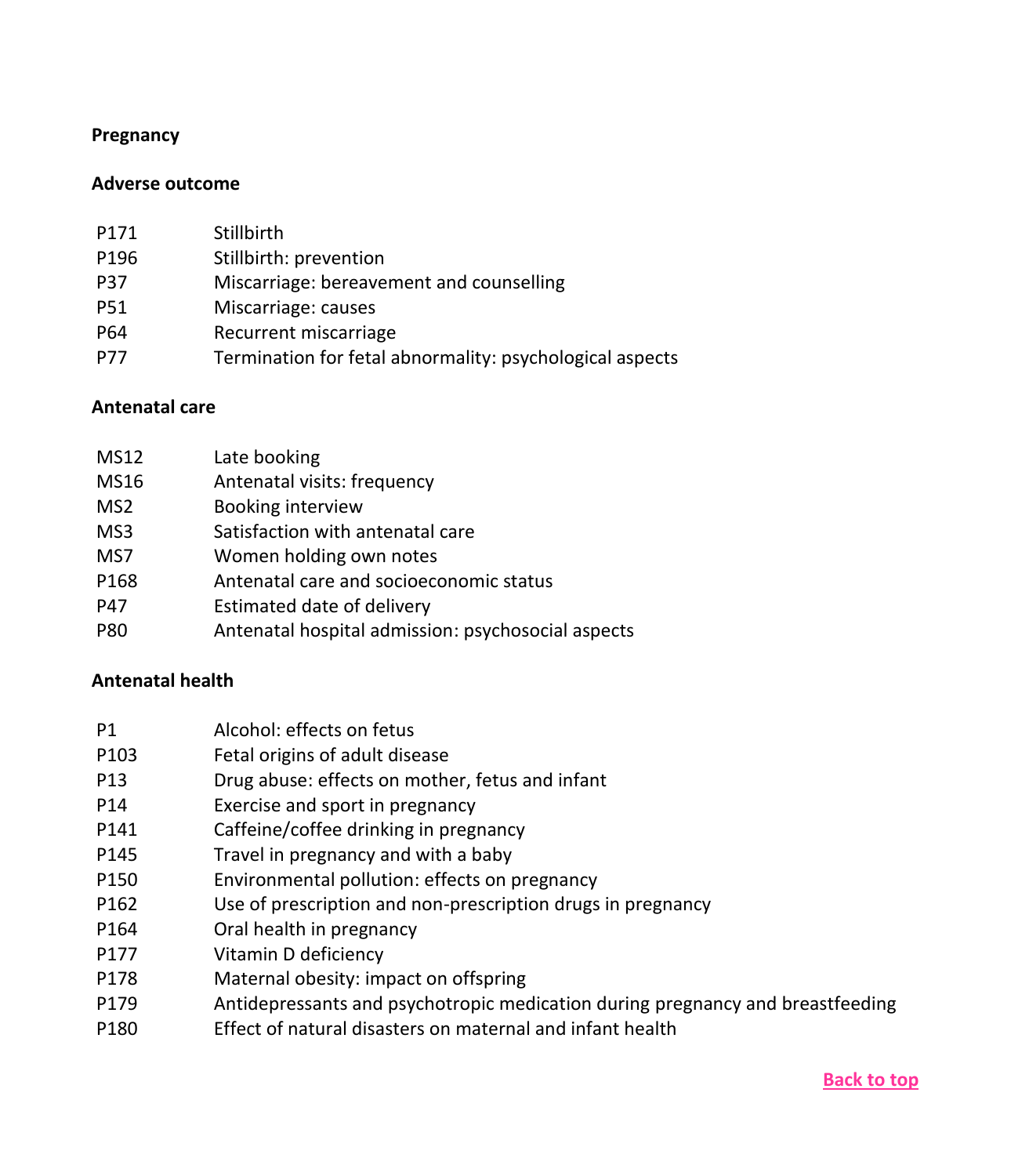| P187            | Dietary supplements in pregnancy    |
|-----------------|-------------------------------------|
| P190            | Maternal microbiome                 |
| P198            | Perinatal mental health             |
| P199            | Opioid dependence in pregnancy      |
| P <sub>29</sub> | Smoking: adverse effects            |
| P34             | Maternal weight gain                |
| P39             | Working in pregnancy                |
| P42             | Diet and nutrition in pregnancy     |
| P50             | Aquanatal exercise                  |
| P57             | Folic acid                          |
| P67             | Sex in pregnancy                    |
| P68             | Cocaine and crack                   |
| P69             | Vegetarians and vegans              |
| P78             | Nausea and vomiting in pregnancy    |
| P8              | Common disorders (excluding nausea) |

## <span id="page-20-0"></span>**Complementary therapies**

| P100       | Massage                                    |
|------------|--------------------------------------------|
| P156       | Reflexology                                |
| P157       | Osteopathy, chiropractic and physiotherapy |
| P176       | Yoga                                       |
| P95        | Acupuncture and acupressure                |
| P96        | Aromatherapy                               |
| <b>P97</b> | <b>Herbal remedies</b>                     |
| <b>P98</b> | Homeopathy                                 |
| ---        |                                            |

P99 Hypnosis

## <span id="page-20-1"></span>**Complications**

| Obstetric cholestasis<br>P <sub>101</sub> |  |
|-------------------------------------------|--|
|-------------------------------------------|--|

- P107 Uterine rupture
- P109 Thromboembolic diseases
- P111 Pre-eclampsia and eclampsia: magnesium sulphate therapy
- P112 Pre-eclampsia: aspirin therapy
- P113 Pre-eclampsia: general references and outcomes
- P114 Eclampsia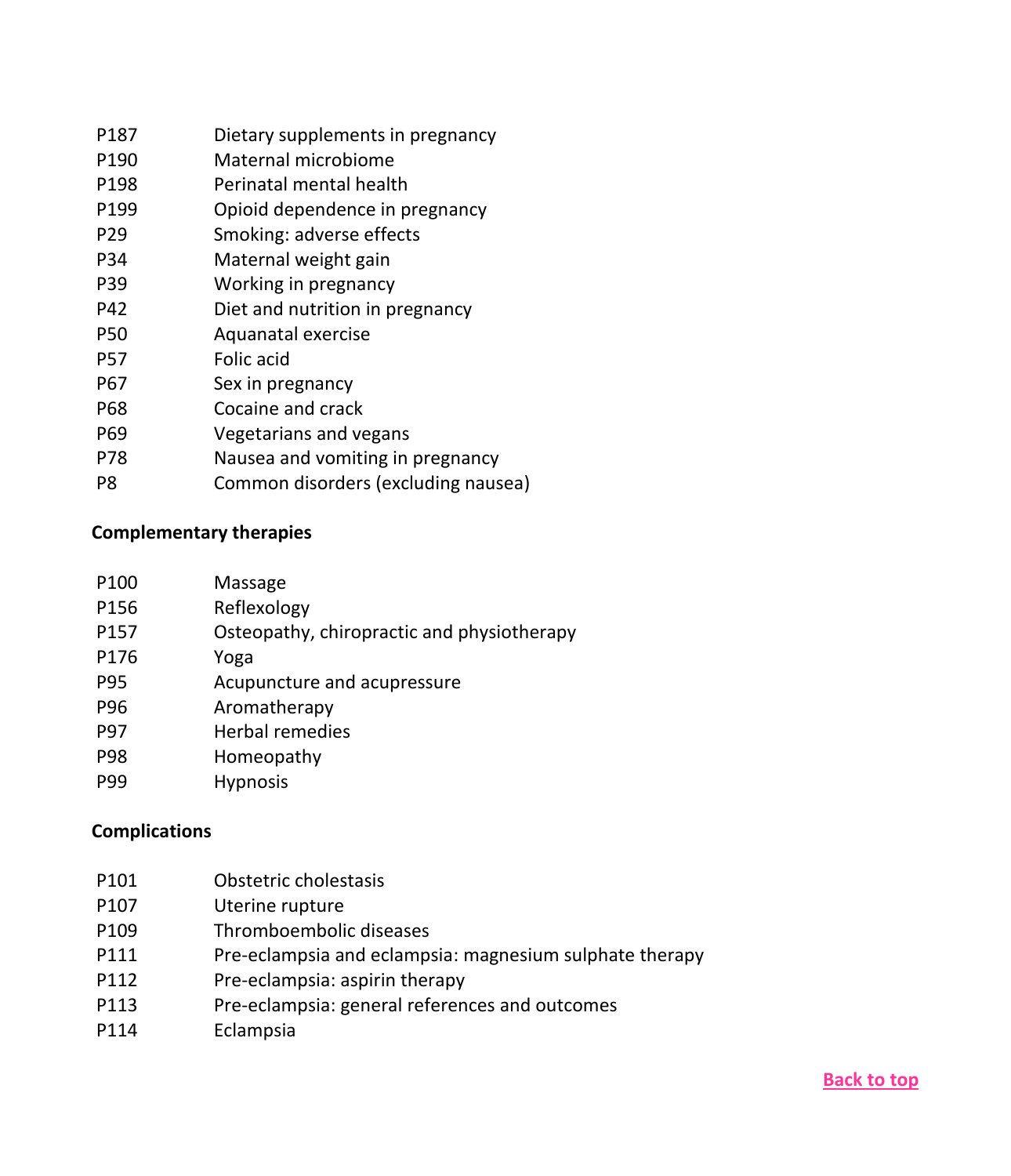| P117            | Pregnancy-related pelvic girdle pain                                          |
|-----------------|-------------------------------------------------------------------------------|
| P119            | Obesity in pregnancy                                                          |
| P12             | Gestational diabetes: risk factors and causes                                 |
| P126            | Multifetal pregnancy reduction                                                |
| P127            | Thalassaemia                                                                  |
| P128            | Cervical cerclage                                                             |
| P129            | Fetal macrosomia                                                              |
| P130            | Premature labour and birth: causes                                            |
| P133            | Premature labour and birth: prevention and management                         |
| P135            | Edward's syndrome                                                             |
| P136            | Twin-twin transfusion syndrome                                                |
| P140            | Pre-eclampsia: causes and prevention                                          |
| P143            | Hydrops fetalis                                                               |
| P144            | Neural tube defects                                                           |
| P146            | Pre-eclampsia: management and treatment                                       |
| P147            | Amnioinfusion                                                                 |
| P149            | Critical / high-dependency care in pregnancy                                  |
| P153            | Chorioamnionitis                                                              |
| P158            | Pre-eclampsia: screening and diagnosis                                        |
| P161            | Placenta accrete, increta and percreta                                        |
| P165            | Allergies in pregnancy                                                        |
| P169            | Liver diseases in pregnancy                                                   |
| P170            | Kidney diseases and pregnancy                                                 |
| P174            | Pregnancy following bariatric surgery                                         |
| P175            | Effects of multiple corticosteroids                                           |
| P181            | Maternal sepsis: genital tract                                                |
| P185            | Assisted reproduction: complications in pregnancy and labour                  |
| P186            | Gestational diabetes: treatment, management, and maternal and infant outcomes |
| P194            | Gestational diabetes: screening, diagnosis and prevention                     |
| P21             | Maternal age over 35                                                          |
| P23             | Pregnancy induced hypertension: causes and diagnosis                          |
| P24             | Prolonged pregnancy                                                           |
| P <sub>26</sub> | Rhesus disease                                                                |
| P28             | Sickle cell disease                                                           |
| P3              | Anaemia and iron supplements                                                  |
| P31             | Teenage pregnancy: physiology                                                 |
| P40             | Preterm premature rupture of the membranes                                    |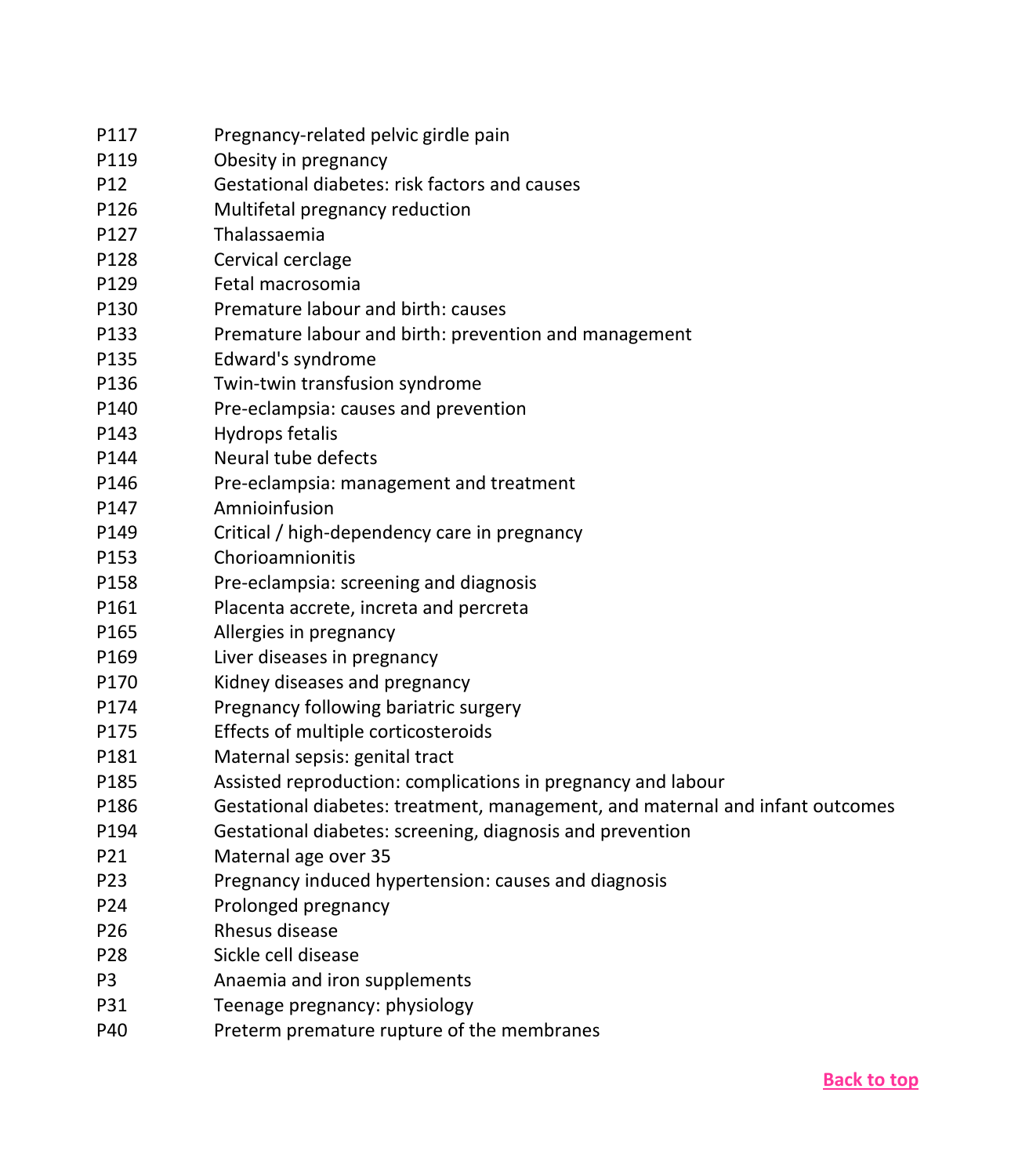| P41         | Hyperemesis gravidarum                                       |  |
|-------------|--------------------------------------------------------------|--|
| P43         | Fetal growth restriction                                     |  |
| P48         | Twins: pregnancy only                                        |  |
| P55         | Multiple pregnancy (not twins)                               |  |
| P56         | Pregnancy induced hypertension: management and treatment     |  |
| P59         | Fetal growth restriction: screening and diagnosis            |  |
| P71         | Placental abruption                                          |  |
| P72         | Placenta praevia                                             |  |
| P74         | Antepartum haemorrhage/bleeding                              |  |
| P86         | Breech: external cephalic version                            |  |
| P91         | Grand multiparity                                            |  |
| P92         | <b>HELLP</b> syndrome                                        |  |
| P93         | Oligohydramnios                                              |  |
| P94         | Polyhydramnios                                               |  |
| P200 (2020) | Coronavirus (COVID-19) in pregnancy (Records from 2020 only) |  |
| P200 (2021) | Coronavirus (COVID-19) in pregnancy (Records from 2021 only) |  |
| P200 (2022) | Coronavirus (COVID-19) in pregnancy (Records from 2022 only) |  |

## <span id="page-22-0"></span>**General**

| P182 | Racial disparities in maternal health and pregnancy outcome |
|------|-------------------------------------------------------------|
| P201 | Coronavirus (COVID-19) – vaccination in pregnancy           |

## <span id="page-22-1"></span>**Health education**

- MS42 Consumer health information
- P115 Folic acid: health education
- P121 Preparation for caesarean section
- P167 Antenatal classes
- P195 Mobile apps in pregnancy and beyond
- P22 Prepregnancy care
- P36 Smoking: health behaviour, health education
- P4 Education for labour (Lamaze, psychoprophylaxis etc)
- P49 Education for parenthood
- P60 Evaluating antenatal education
- P63 Alcohol: health behaviour, education
- P81 Drugs: health behaviour, education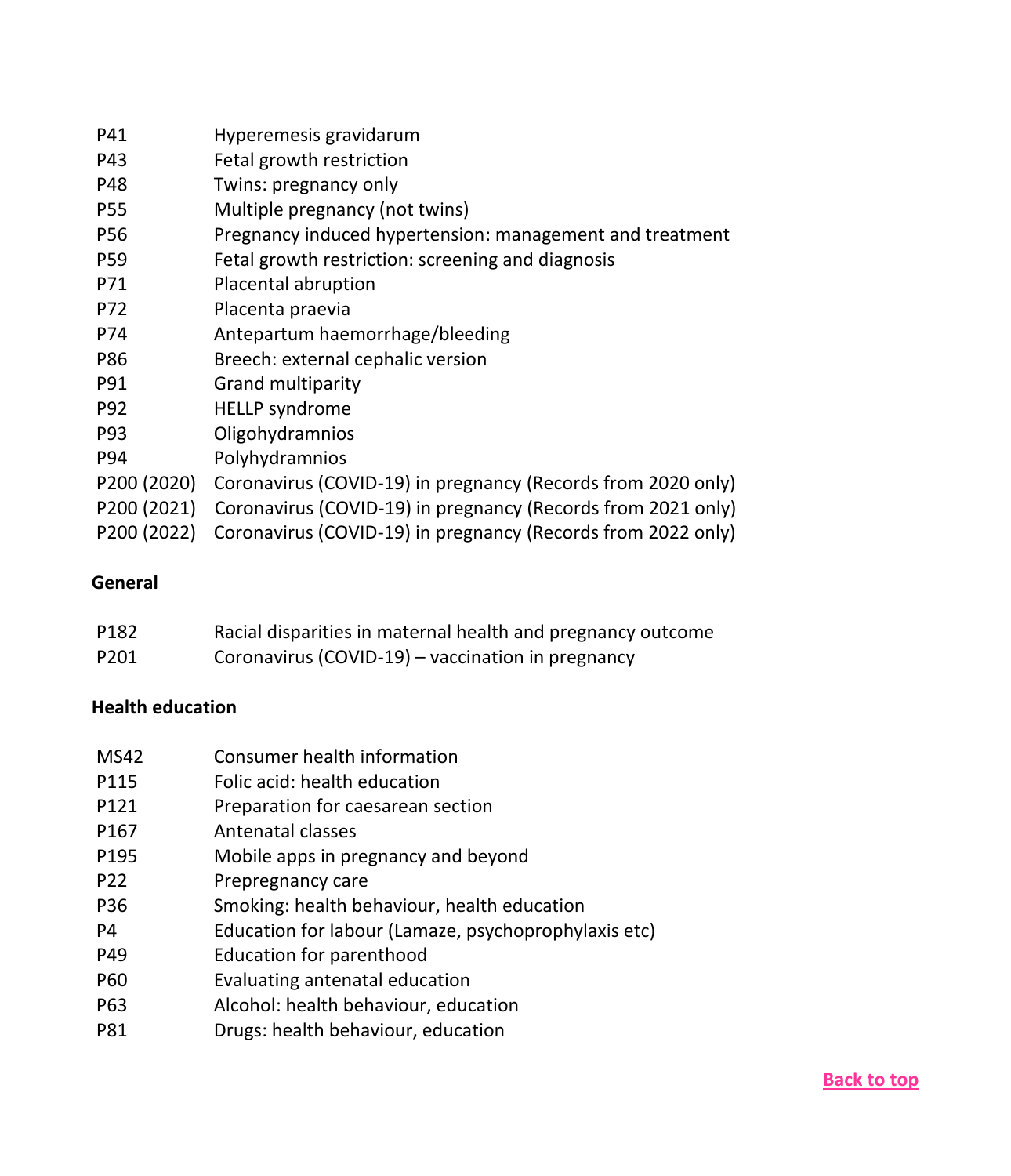## <span id="page-23-0"></span>**Infections**

| P <sub>10</sub> | Cytomegalovirus                                     |
|-----------------|-----------------------------------------------------|
| P102            | Urinary tract infections                            |
| P105            | Group B streptococcus                               |
| P106            | <b>Hepatitis C</b>                                  |
| P110            | Human parvovirus                                    |
| P118            | Drug therapy for pregnancy women with HIV infection |
| P122            | Malaria in pregnancy                                |
| P123            | Chickenpox in pregnancy                             |
| P137            | <b>Bacterial vaginosis</b>                          |
| P159            | Vaccination during pregnancy                        |
| P160            | Tetanus in pregnancy and the neonate                |
| P17             | Herpes                                              |
| P172            | Influenza in pregnancy                              |
| P18             | HIV infection: care in pregnancy and labour         |
| P183            | Pertussis (whooping cough)                          |
| P189            | Zika virus in pregnancy                             |
| P <sub>20</sub> | Listeria                                            |
| P <sub>25</sub> | Rubella                                             |
| P32             | Toxoplasmosis                                       |
| P76             | Chlamydia                                           |
| P87             | <b>Hepatitis B</b>                                  |
| P88             | Sexually transmitted infections                     |
| P89             | <b>Syphilis</b>                                     |
|                 |                                                     |

## <span id="page-23-1"></span>**Screening**

| P108            | Cystic fibrosis                                    |
|-----------------|----------------------------------------------------|
| P124            | Cordocentesis                                      |
| P125            | Informed choice/decision making prior to screening |
| P138            | Ultrasound: three dimensional                      |
| P151            | MRI and computed tomography                        |
| P <sub>16</sub> | Changes to fetal movements                         |
| P163            | Ultrasound: four dimensional                       |
| P173            | Prepregnancy genetic screening and counselling     |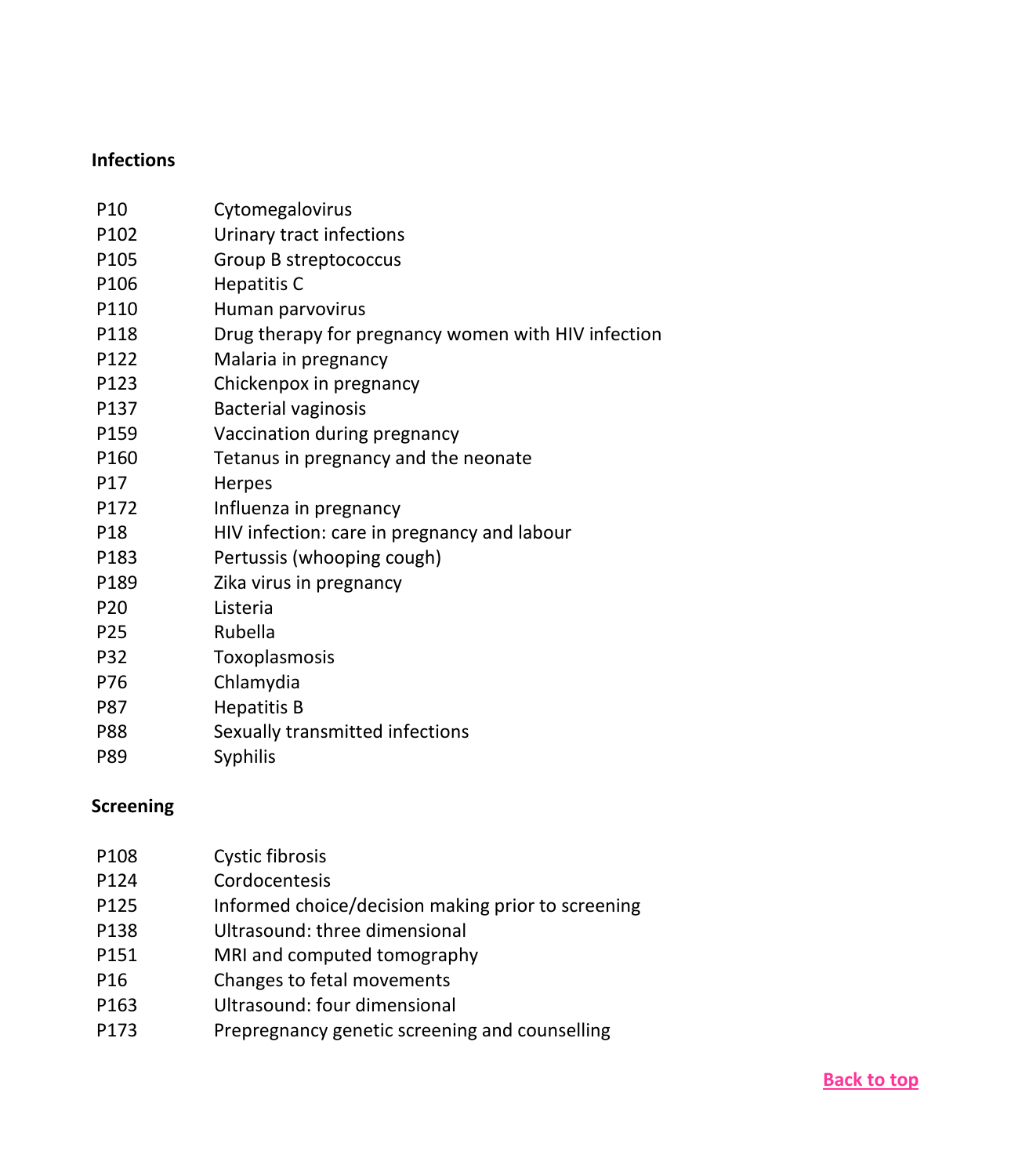| Ethical and moral dilemmas in antental and newborn screening |
|--------------------------------------------------------------|
| HIV screening                                                |
| Non-invasive prenatal screening                              |
| Amniocentesis                                                |
| Screening in pregnancy: anxiety and distress                 |
| Ultrasound: safety                                           |
| Ultrasound: diagnostic                                       |
| Fetal monitoring at home                                     |
| Down's Syndrome screening                                    |
| Chorion villus sampling                                      |
| Vaginal examinations in pregnancy, labour and the puerperium |
| Physical examination in pregnancy                            |
| Blood pressure: methods of measurement                       |
| Urine testing                                                |
| Glucose tolerance tests                                      |
| Risk scoring                                                 |
|                                                              |

## <span id="page-24-0"></span>**Social and psychological aspects**

- P120 Eating disorders in pregnancy
- P132 Antenatal depression
- P134 Fetal sentience
- P15 Fathers/partners
- P154 Fear of childbirth/tokophobia
- P191 Unintended pregnancy
- P192 Mindfulness and meditation for pregnancy and parenting
- P197 Pregnancy after stillbirth
- P30 Social support in pregnancy
- P44 Poverty and socioeconomic factors
- P52 Unsupported women
- P53 Violence and sexual assault in pregnancy
- P61 Teenage pregnancy: psychosocial aspects
- P65 Childhood sexual abuse and effect on pregnancy
- P66 Sexuality and body image in pregnancy
- P79 Maternal stress/life events